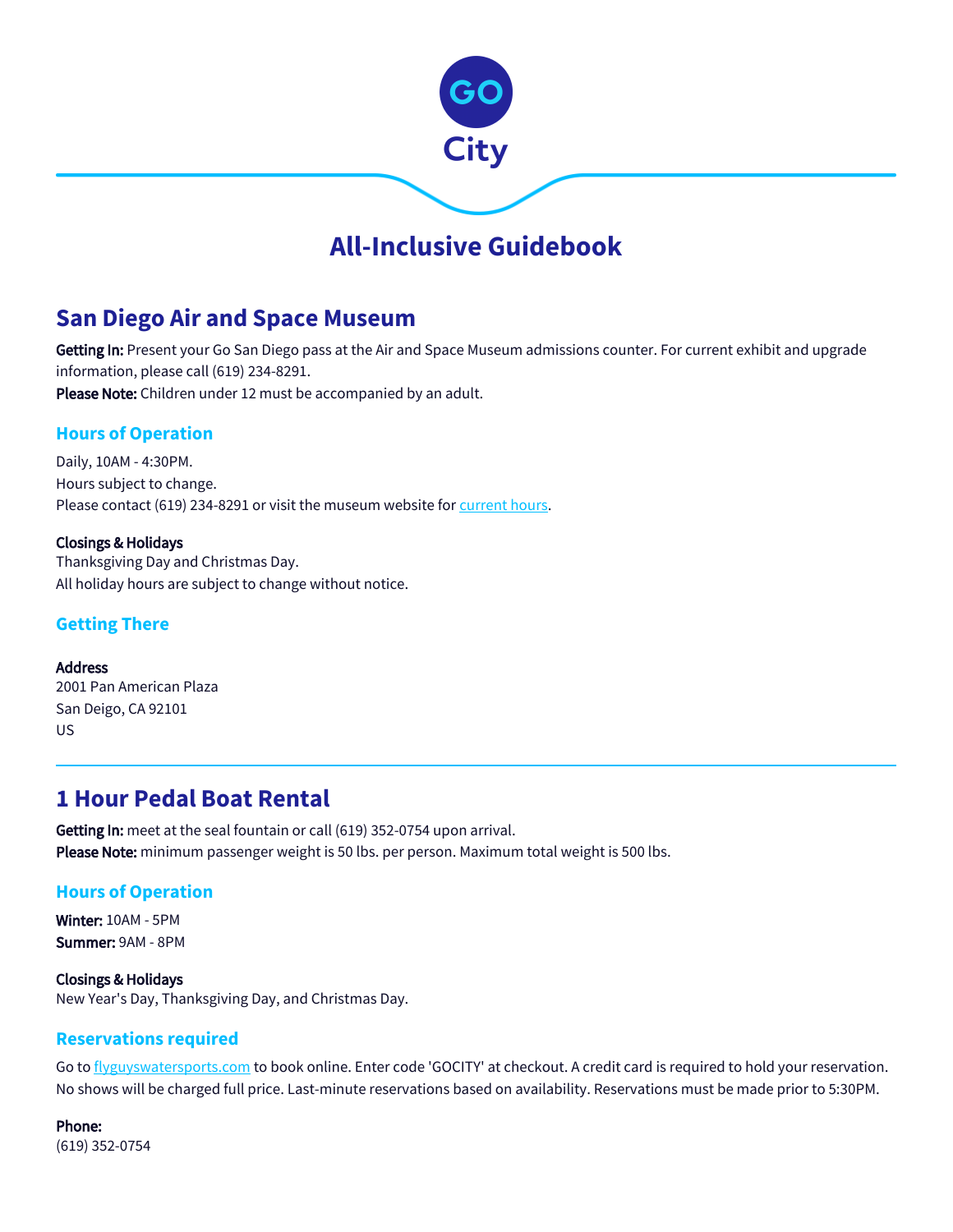Website: http://www.flyguyswatersports.com/

## **Getting There**

**Address** 1450 Harbor Island San Diego, CA 92101 US

# **2-Hour Stand Up Paddleboard Rental**

Getting In: meet at the fountain or call (619) 352-0754 upon arrival.

### **Hours of Operation**

Open daily, 10AM - 7PM \*Last reservation at 5PM

#### Closings & Holidays

Go San Diego passes are not valid during holiday weekends, including Memorial Day weekend, Father's Day weekend, and July 4th weekend.

#### **Reservations required**

Call (619) 352-0754 to check availability.

Phone: (619) 352-0754

### **Getting There**

Address 1450 Harbor Island Dr San Diego, CA 92101 US

# **Belmont Park Ride & Play Pass**

Getting In: proceed to the Belmont Park ticket counter inside the Roller Coaster Museum/Gift Shop and simply present your pass for your unlimited ride wristband. Your pass is accepted for admission until 5.30PM. Once inside the park, all guests are welcome to stay until closing.

### **Hours of Operation**

Daily: 11AM - 10PM. Operating hours vary by season. Please call (858) 488-1549 or visit www.belmontpark.com for current schedule.

#### Closings & Holidays

N/A

**Getting There**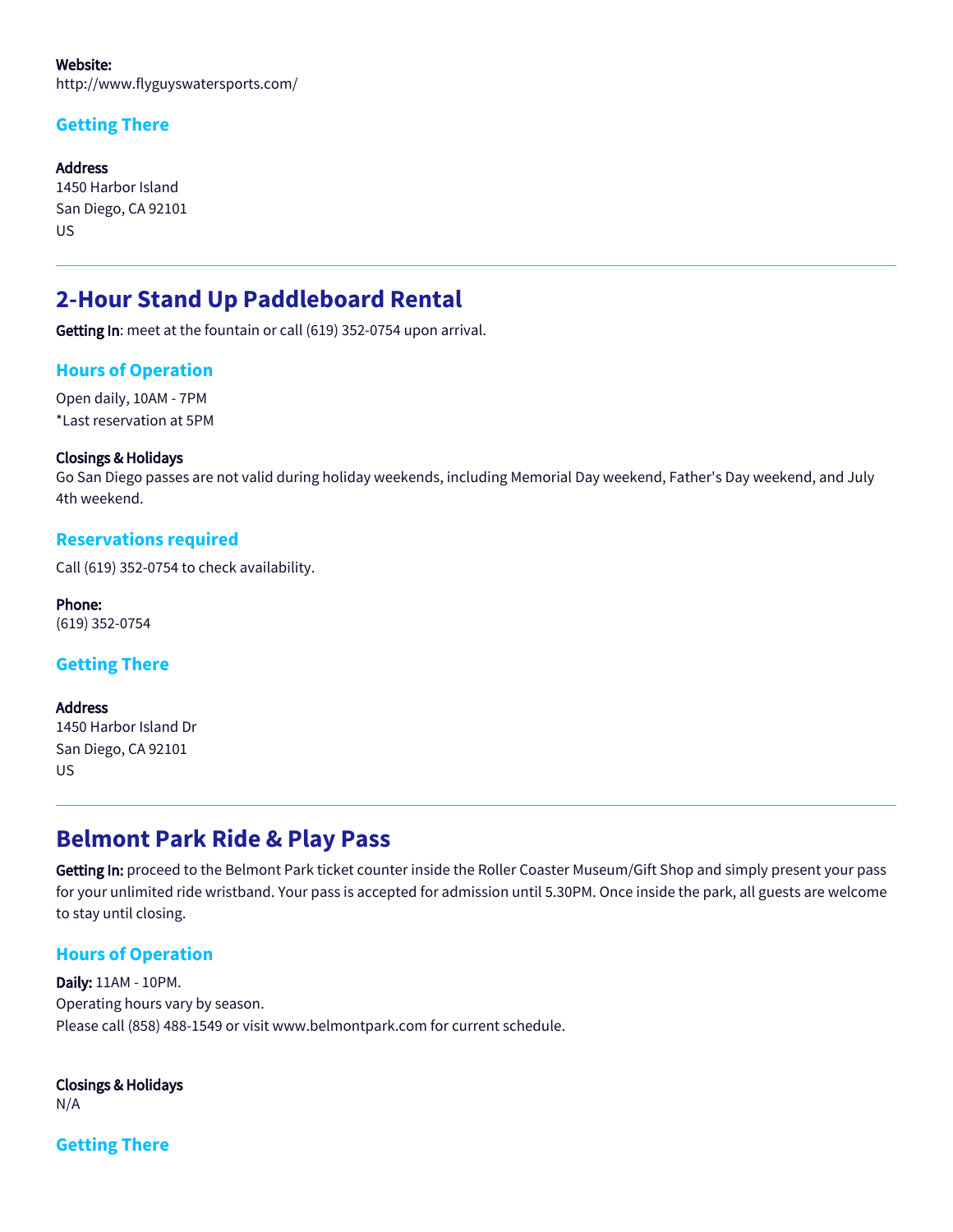### Address

3146 Mission Blvd San Diego, CA 92109 US

# **Birch Aquarium at Scripps**

Getting In: just show your pass at the Birch Aquarium at Scripps admission counter and you're in - there's no need to purchase individual tickets at any of the San Diego attractions included on your pass. Due to reduced capacity and current reservation requirements Go Pass holders are not guaranteed admission.

If you have questions, please email aquariuminfo@ucsd.edu or call (858) 534-3474.

## **Hours of Operation**

#### We recommend checking directly with the [attraction](https://aquarium.ucsd.edu/) for updates on opening hours.

Daily: 9AM - 5PM (Last entry 4.30PM) Extended summer hours in July and August, when the aquarium is open from 9AM to 7PM (last entry with your pass is at 5.30PM)

#### Closings & Holidays

Thanksgiving Day, Christmas Day, and New Year's Day. All holiday hours are subject to change without notice.

## **Reservations required**

Please contact us at [aquariuminfo@ucsd.edu](mailto:aquariuminfo@ucsd.edu) or 858-534-3474 to check availability and make a reservation before visiting.

#### E-mail:

aquariuminfo@ucsd.edu

Phone: 858-534-3474

## **Getting There**

#### Address

2300 Expedition Way La Jolla San Diego, CA 92037 US

# **Catalina Flyer**

Getting in: your tickets will be held at Will-Call at the Newport Beach address. On the morning of your trip, you must bring your Go City passes to Will-Call for scanning and to redeem your boarding passes.

#### Please note

- **Reservation fees:** an \$8.00 fuel surcharge per person will be required for the reservation. This charge is not covered by Go City and will be required to complete your reservation.
- Infants (2 years and under) do not require a Go City pass but are subject to the \$3 each way Catalina Island Ferry Tax to be paid at check-in.
- Your tickets will be held at Will-Call at the address below. On the morning of your trip you must bring your Go City passes to Will-Call for scanning and to redeem your boarding passes.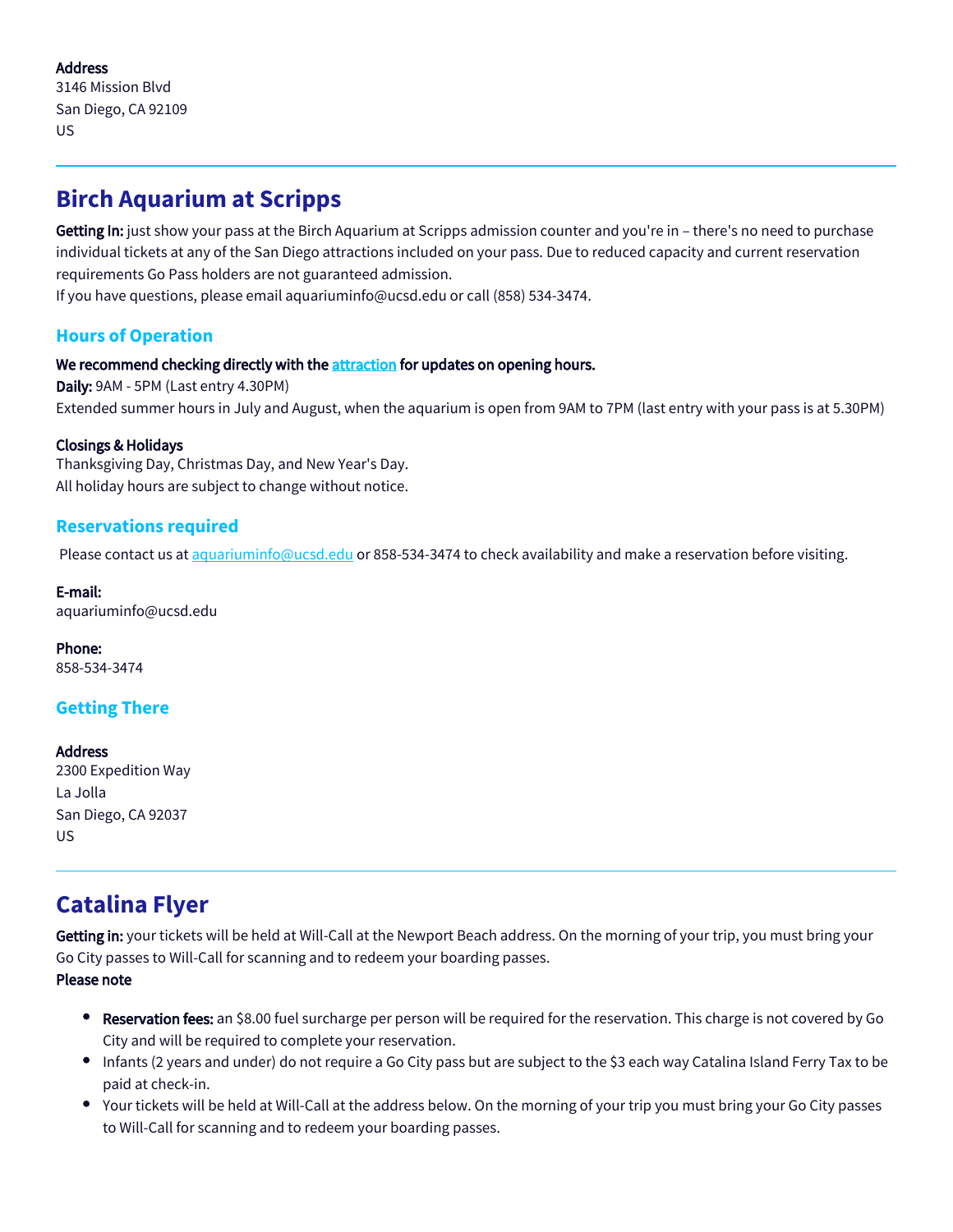## **Hours of Operation**

## Ticket office open every day: 7AM - 6PM Boat Schedule

Departs Newport Beach: 9AM Arrives in Catalina: 10.15AM Departs Catalina: 4.30PM Arrives in Newport Beach: 5.45PM

#### Closings & Holidays

This attraction is seasonal and is closed in January and February.

#### Unavailable dates:

May 22 - 25 July 3 - 6 September 4 - 7

### **Reservations required**

Reservations fill up fast so please book in advance. Visit the [Catalina Flyer booking page,](https://catalinainfo.com/gocity.html) then:

- Click Book on the Newport Beach Avalon departure.
- Select *Departure Date* Go City passes work on any dates that are not sold out.
- Enter Passenger Quantities all passengers in the party must have a reservation including infants.
- **Enter Go City code under the acknowledgments, there is a link to enter promo code gocity2021.**
- $\bullet$ Return Trip: follow the same instructions for your return trip (Avalon - Newport Beach).

Capacity is limited: Weekends sell out in advance, for the best availability please plan to visit Monday through Thursday.

#### Website:

https://catalinainfo.com/gocity.html

## **Getting There**

#### **Address**

400 Main Street Newport Beach, CA 92661 US

# **Coronado - 90-Minute Tandem Kayak Rental**

Getting In: present your pass upon arrival on your chosen date and time. There's no need to purchase individual tickets at any of the San Diego attractions included on your pass.

Please Note: children must be at least 3 years old for kayaking rentals. No experience is necessary on a kayak, but all participants must be able to swim. All necessary equipment is included, but a bathing suit is recommended for kayak rentals. Offer subject to blackout dates.

## **Hours of Operation**

Open every day of the week; limited operating days and hours during the winter months. \*For the most up to date hours of operation, please call (858) 454-1010.

#### Closings & Holidays

Off-season and winter hours may vary. Pass must be redeemed by 5:30pm.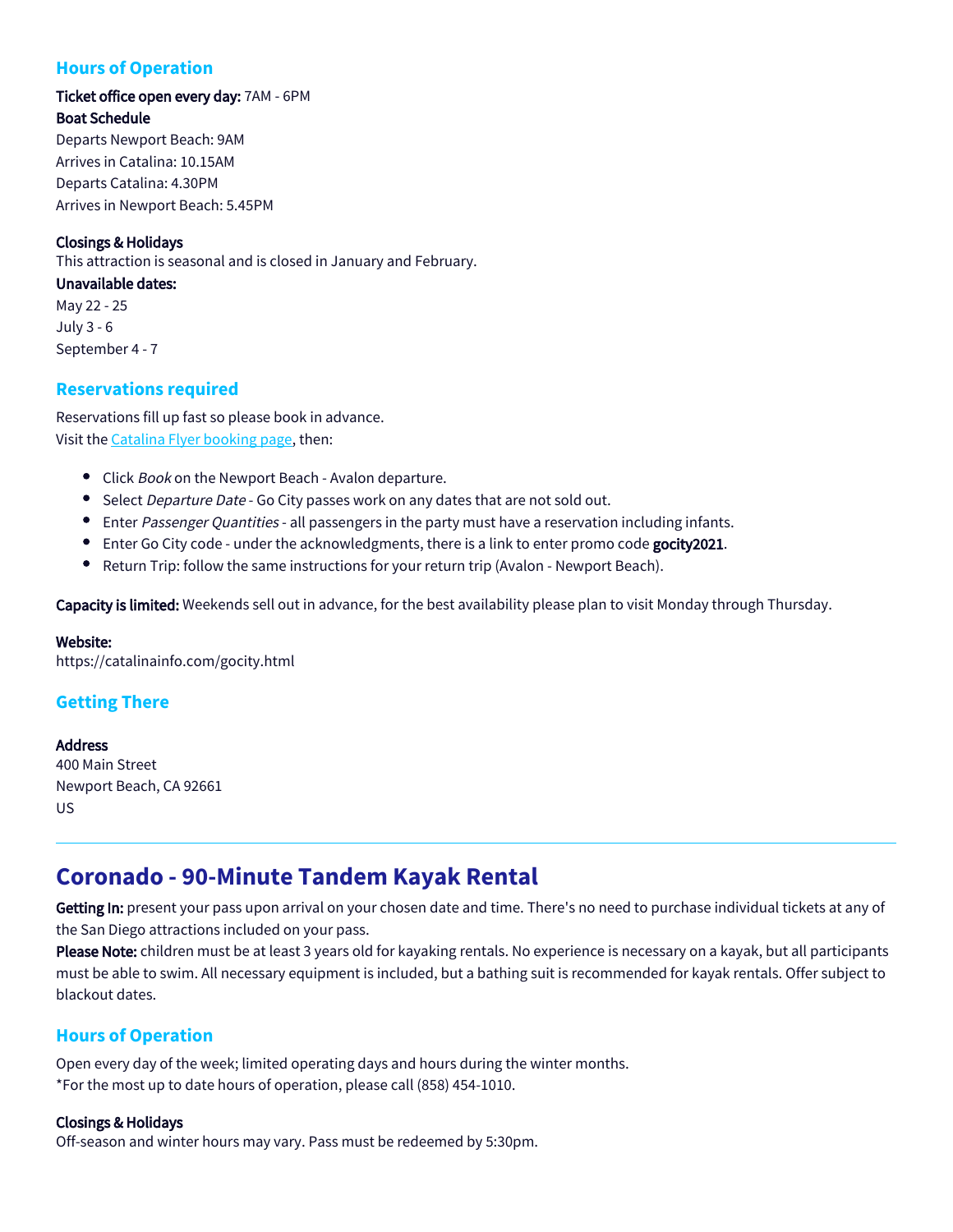## **Reservations required**

Call 858-454-1010 for reservations during operating hours.

Phone: (858) 454-1010

## **Getting There**

Address 1201 1st St #214 Coronado San Deigo, CA 92118 US

# **Coronado - Full Day Bike Rental**

Rentals are available on a walk-in basis (first come, first serve)! Getting In: present your pass upon arrival. There's no need to purchase individual tickets at any of the San Diego attractions included on your pass.

### **Hours of Operation**

Open every day of the week; limited operating days and hours during the winter months. \*For the most up to date hours of operation, please call (858) 454-1010.

Closings & Holidays Certain holidays and special events.

## **Getting There**

Address 1201 1st St #214 Coronado San Diego, CA 92118 US

# **Coronado - Stand Up Paddle Board Rental**

Getting In: follow the reservation instructions and just show your Go San Diego pass at the Bike and Kayak Tours Coronado: Stand Up Paddle Board Rental admission counter and you're in – there's no need to purchase individual tickets at any of the San Diego attractions included on your pass.

Please Note: offer subject to blackout dates.

### **Hours of Operation**

Open every day of the week; limited operating days and hours during the winter months. \*For the most up to date hours of operation, please call (858) 454-1010.

#### Closings & Holidays

Certain holidays and special events.

### **Reservations required**

Call 858-454-1010 for reservations during operating hours.

Phone: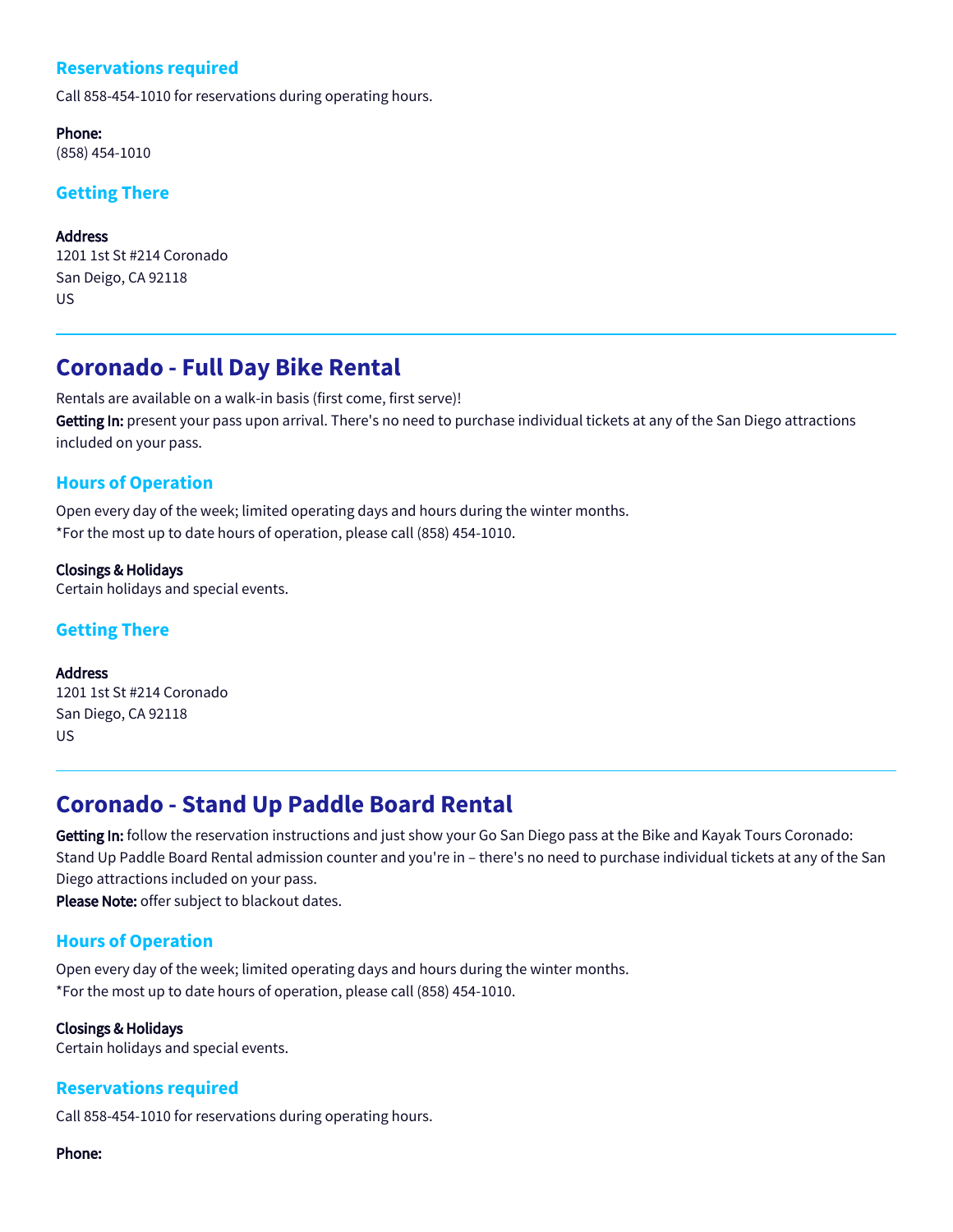(858) 454-1010

### **Getting There**

Address 1201 1st St #214 Coronado San Deigo, CA 92118 US

# **Coronado Museum of History & Art**

Getting In: just show your pass at the Coronado Museum of History & Art admission counter and you're in – there's no need to purchase individual tickets at any of the San Diego attractions included on your pass.

### **Hours of Operation**

Wednesday, Thursday and Friday: 11AM - 4PM Please see [website](https://coronadohistory.org/) for the most up to date information.

Closings & Holidays N/A

#### **Getting There**

#### Address

1100 Orange Avenue Coronado San Diego, CA 92118 US

## **Dolby Theatre Tours**

Getting In: redeem your pass at the Dolby Theatre Box Office, which opens daily at 10.30am. Hours are subject to change. Call ahead or stop by the box office for availability. There's no need for individual Dolby Theatre Tours Tickets, admission is included with your pass, along with 35+ popular attractions.

Please Note: tours are subject to availability and may be canceled due to theater operations. Call in advance to check hours of operation. Not to be combined with any other offer.

Duration: Approximately 1 hour.

#### **Hours of Operation**

Hours Box Office: Daily: 10.30AM – 4PM Tour departs every half hour and lasts approximately 30 minutes. This tour may have restricted hours due to special events. See Dolby Theatre's website for updates.

Closings & Holidays N/A

**Getting There**

Address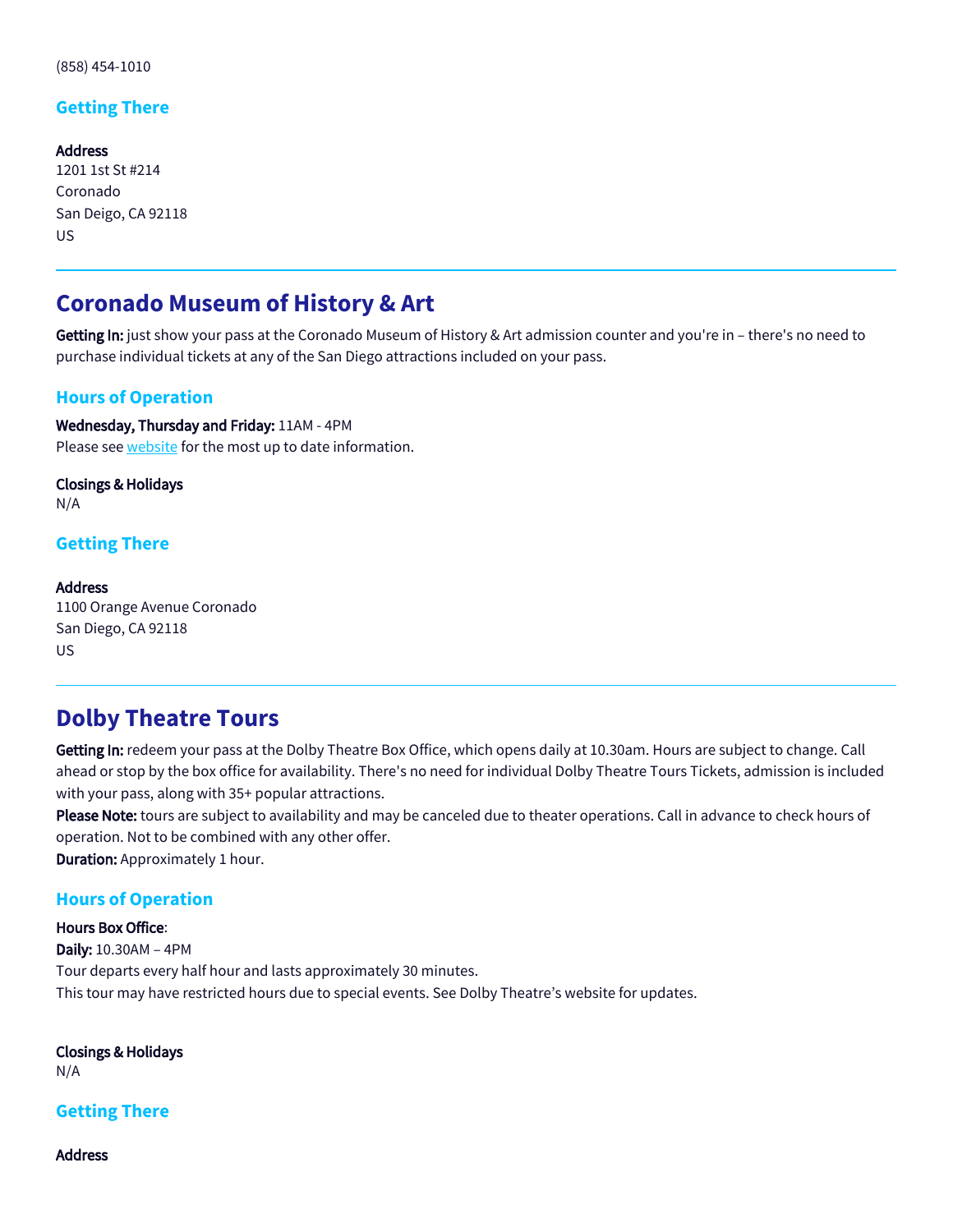# **GoCar San Diego Tours: 30-Minute Navigational Tour**

Must be 21 years old with a valid driver's license to drive and the passengers must be 7 years old Getting In: follow the reservation instructions and then just show your pass at the GoCar San Diego Tours: 30-Minute Navigational Tour admission counter and you're in – there's no need to purchase individual tickets at any of the San Diego attractions included on your pass.

Please Note: parking is not available on the lot but there is metered/paid parking nearby. Credit card required.

## **Hours of Operation**

Daily: 9AM -11AM. No walk-ins. Make reservations online at [www.gocarbooking.com.](https://fareharbor.com/embeds/book/gocartours-sandiego/items/118393/calendar/2020/03/?flow=no&full-items=yes)

#### Closings & Holidays

Major U.S. holidays.

#### **Reservations required**

Please visit the [GoCar website](https://fareharbor.com/embeds/book/gocartours-sandiego/items/118393/calendar/2020/03/?flow=no&full-items=yes) to see availability and make reservations. Minimum two adult pass holders per car. This offer is not available with child passes. If you have a child aged 5–12, they can ride as a passenger by paying a special upgrade fee. Inquire about single occupancy upgrade options if you have an odd number of passengers.

#### Website:

https://www.gocarbooking.com

## **Getting There**

#### Address

3918 Mason St. San Diego, CA 92110 US

## **Hollywood Museum**

Getting In: present your pass at the admissions counter. There's no need for individual Hollywood Museum tickets, admission is included with your pass along with 35+ popular attractions. Please Note: choice of TCL Chinese Theatres Guided Tour OR Hollywood Museum

### **Hours of Operation**

Wednesday-Sunday, 10AM - 5PM

#### Closings & Holidays

Mondays and Tuesdays, New Year's Day, Easter, July 4th, Thanksgiving, and Christmas Day. All holiday hours are subject to change without notice.

## **Getting There**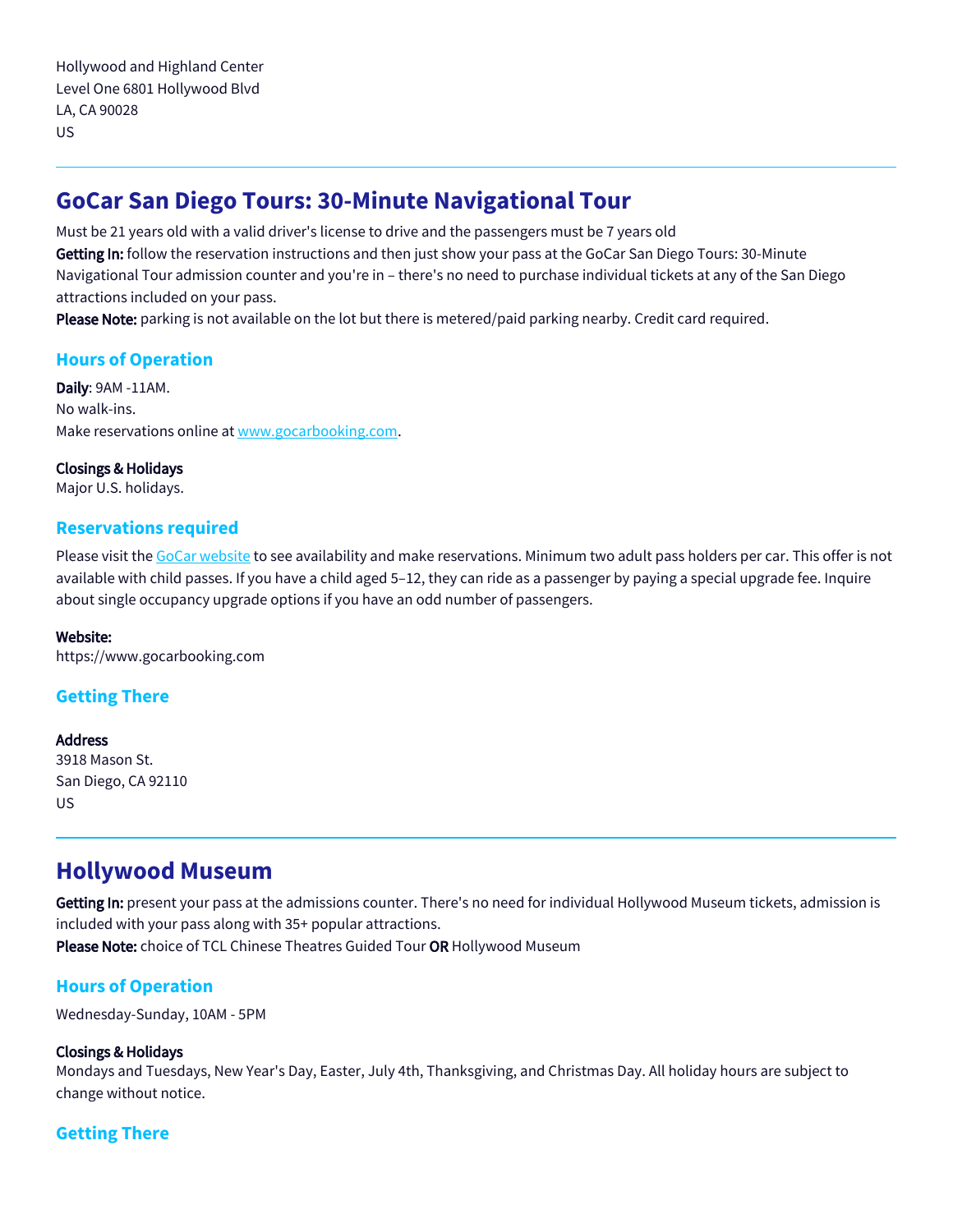1660 N. Highland Ave. LA, CA 90028 US

# **Institute of Contemporary Art San Diego**

Getting in: present your pass at the admissions counter at either site.

Please note: the Institute of Contemporary Art San Diego now has 2 locations, please see below for addresses and parking information for both sites.

### ICA Central (1439 El Prado, San Diego, CA 92101)

Parking is free and accessible parking is available in all parking lots. Valet Parking is available across from ICA Central, on Presidents Way outside the House of Hospitality. For a map and details, visit [Balboa Park Parking.](https://www.balboapark.org/plan/parking)

ICA North (1550 S El Camino Real, Encinitas, CA 92024)

Upon arrival, please park in our Education Pavilion parking lot to begin your visit. Should accessibility be of concern, please be assured designated accessible parking is available in both the Education and Artist Pavilion lots.

## **Hours of Operation**

Thursday–Sunday: 12PM - 5PM Monday–Wednesday: closed (These hours are for both ICA Central and ICA North)

Closings & Holidays May be closed major U.S. holidays.

## **Getting There**

### **Address**

ICA Central, 1439 El Prado Balboa Park San Diego, CA 92101 US

# **Japanese Friendship Garden**

Getting In: Just show your Go San Diego pass at the Japanese Friendship Garden admission counter and you're in – there's no need to purchase individual tickets at any of the San Diego attractions included on your pass. Please Note: Children six and under are free.

## **Hours of Operation**

Daily: 10:00AM - 6:00PM The last admission is at 5:00PM.

Closings & Holidays May be closed major U.S. holidays.

## **Getting There**

Address 2215 Pan American Road Balboa Park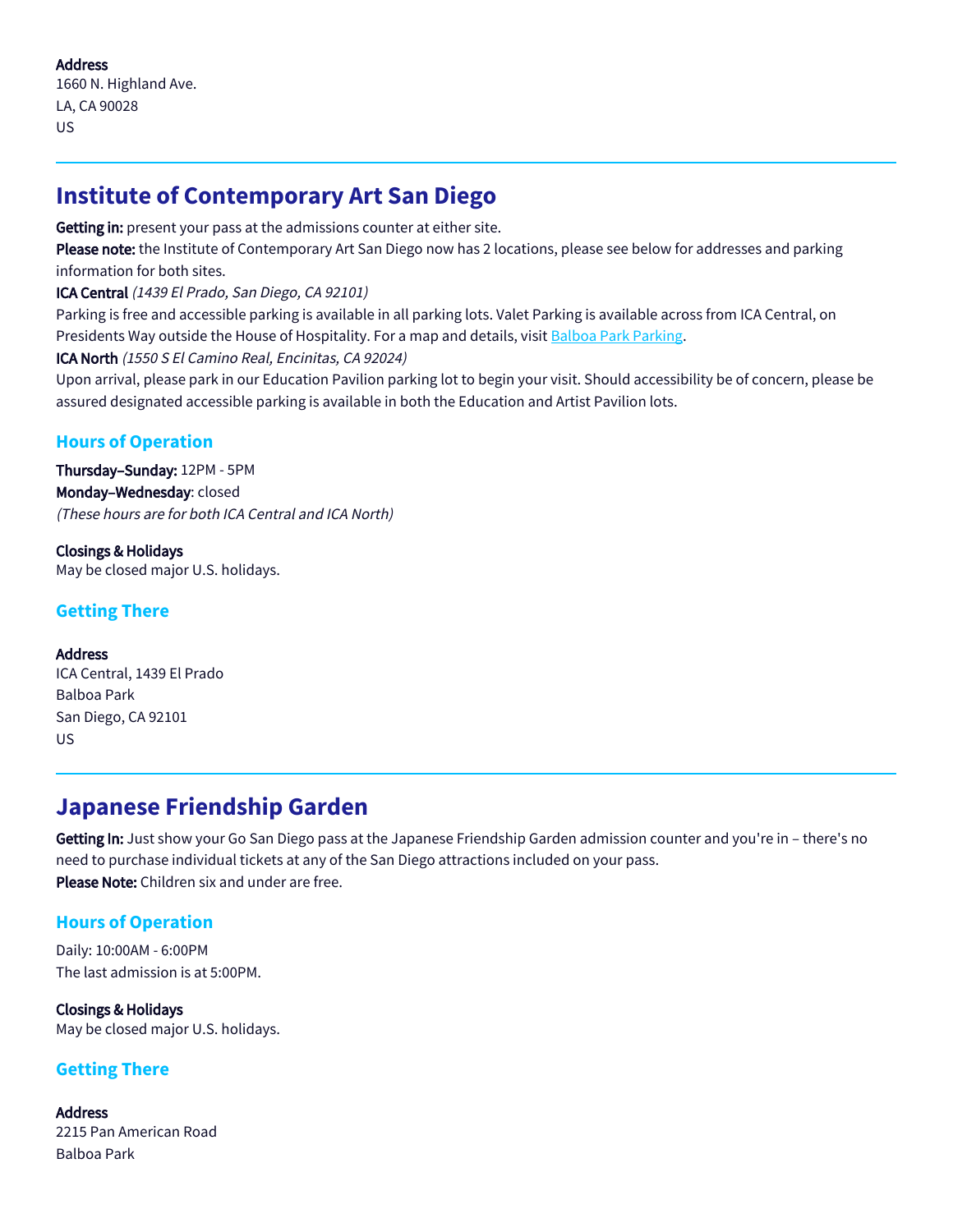# **Knott's Berry Farm**

Getting In: present your pass at the Knott's Berry Farm Guest Services Window or Ticket Booth 11 and 12 for included general admission tickets. Your ID will be required when using pass – the last name of the purchaser must match the name on ID. Your pass is accepted for admission until 5.30PM. Once inside the park, all guests are welcome to stay until closing. Please note: the State of California strongly recommends that Park guests be either fully vaccinated, obtain a negative COVID-19 test within 72 hours of attending the park or wear a face covering. By purchasing the pass to use at Knott's Berry Farm, you attest to understanding that recommendation.

## **Hours of Operation**

Daily. Call or check the website for updated hours of operation.

# Closings & Holidays

N/A

## **Getting There**

#### Address

8039 Beach Boulevard Buena Park San Diego, CA 90620 US

# **Knott's Soak City Water Park**

#### Attraction status as of Jul 3, 2022: Seasonal

Getting in: Simply present your pass at the ticketing counter to gain admission to the park. Your pass is accepted for gate admission until 5:30PM. Once inside the park, all guests are welcome to stay until closing.

## **Hours of Operation**

Open seasonally from May through mid-September. Please visit the **website** for specic operating days and hours. Your pass is accepted for gate admission until 5:30PM. Once inside the park all guests are welcome to stay until closing.

### Closings & Holidays

N/A

### **Getting There**

#### Address

8039 Beach Blvd. Buena Park San Deigo, CA 90620 US

# **LEGOLAND® California**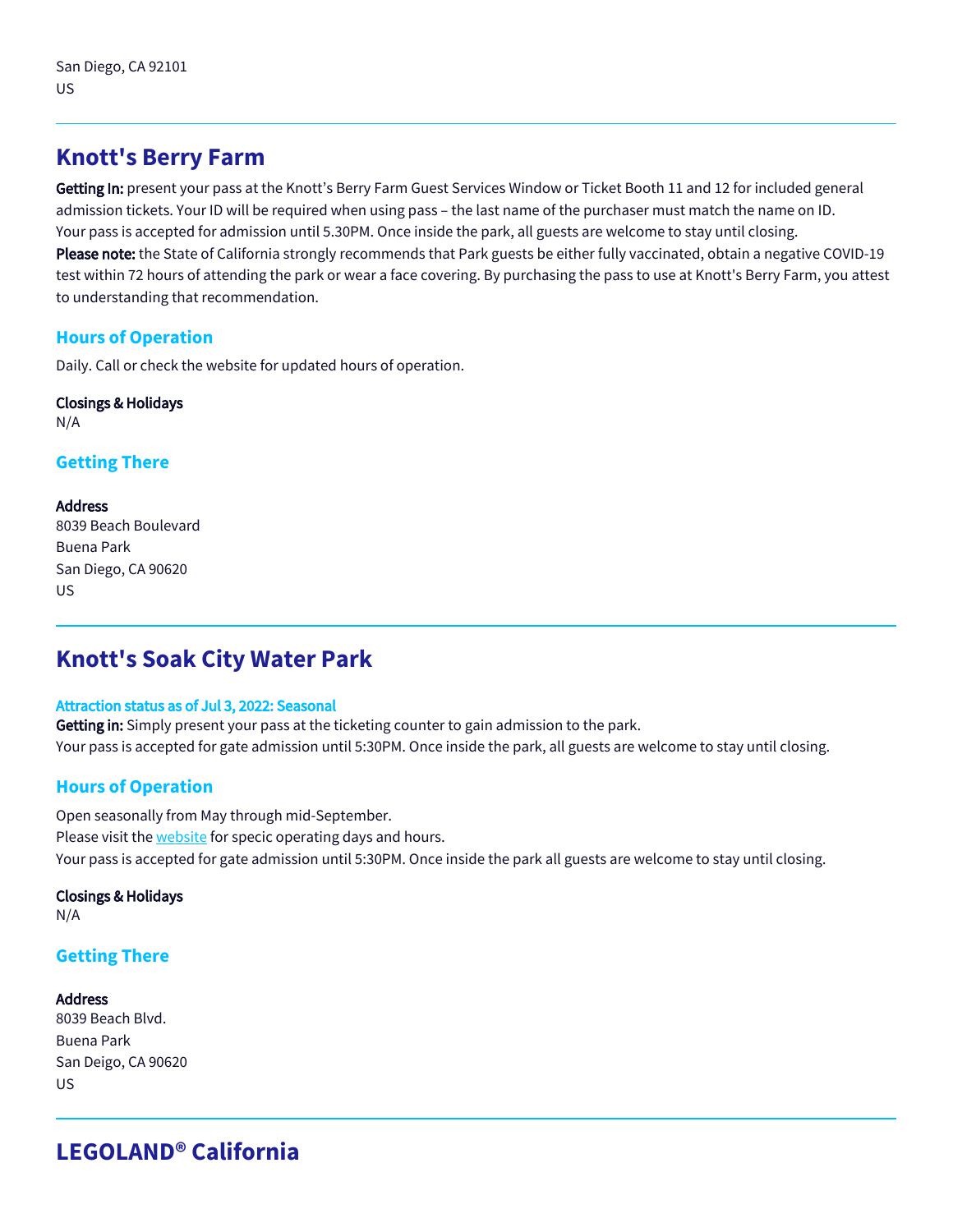#### Attraction status as of Jul 3, 2022: Exclusive to All-Inclusive Pass

Please Note: you must enter the park by 5.30PM, but you can stay until closing.

#### **Hours of Operation**

#### Thursday - Monday: 10AM - 6PM

Park hours vary seasonally. Please see the LEGOLAND® California site for specic details.

#### Closings & Holidays

LEGOLAND California is open daily during spring break, summer and select holiday periods. The Park is closed select Tuesdays and Wednesdays during off season. SEA LIFE is open daily year-round. Water Park is open seasonally. Visit LEGOLAND.com for complete days and hours of operation.

#### **Reservations required**

Due to limited capacity restrictions required by the CDC and state guidelines, all guests are required to make advanced reservations for LEGOLAND® theme park.

Please click [here](https://www.legoland.com/california/tickets/tickets-page/?keyword=GoCardRegistration) to begin the reservation process. You will need your pass number to complete your booking. Please note, reservations are on a first-come, first-serve basis.

#### Website:

https://www.legoland.com/california/tickets/tickets-page/?keyword=GoCardRegistration

#### **Getting There**

#### **Address**

One LEGOLAND Drive Carlsbad, CA 92008 US

# **La Jolla - 90-Minute Kayak Rental**

Getting In: follow the reservation instructions and then show your pass at the 90 Minute Tandem Kayak Rental admission counter and you're in – there's no need to purchase individual tickets at any of the San Diego attractions included on your pass. Please Note: children must be at least five years old for kayaking rentals. No experience necessary on kayaks, but all participants must be able to swim. All necessary equipment is included; bathing suit is recommended for kayak rentals. Offer subject to blackout dates.

### **Hours of Operation**

Open every day of the week; limited operating days and hours during the winter months. \*For the most up to date hours of operation, please call (858) 454-1010.

Subject to inclement weather and ocean conditions.

#### Closings & Holidays

Christmas Eve, Christmas Day, Fourth of July, and other major U.S. holidays. All holiday hours are subject to change without notice.

### **Reservations required**

Call 858-454-1010 for reservations during operating hours.

#### Phone: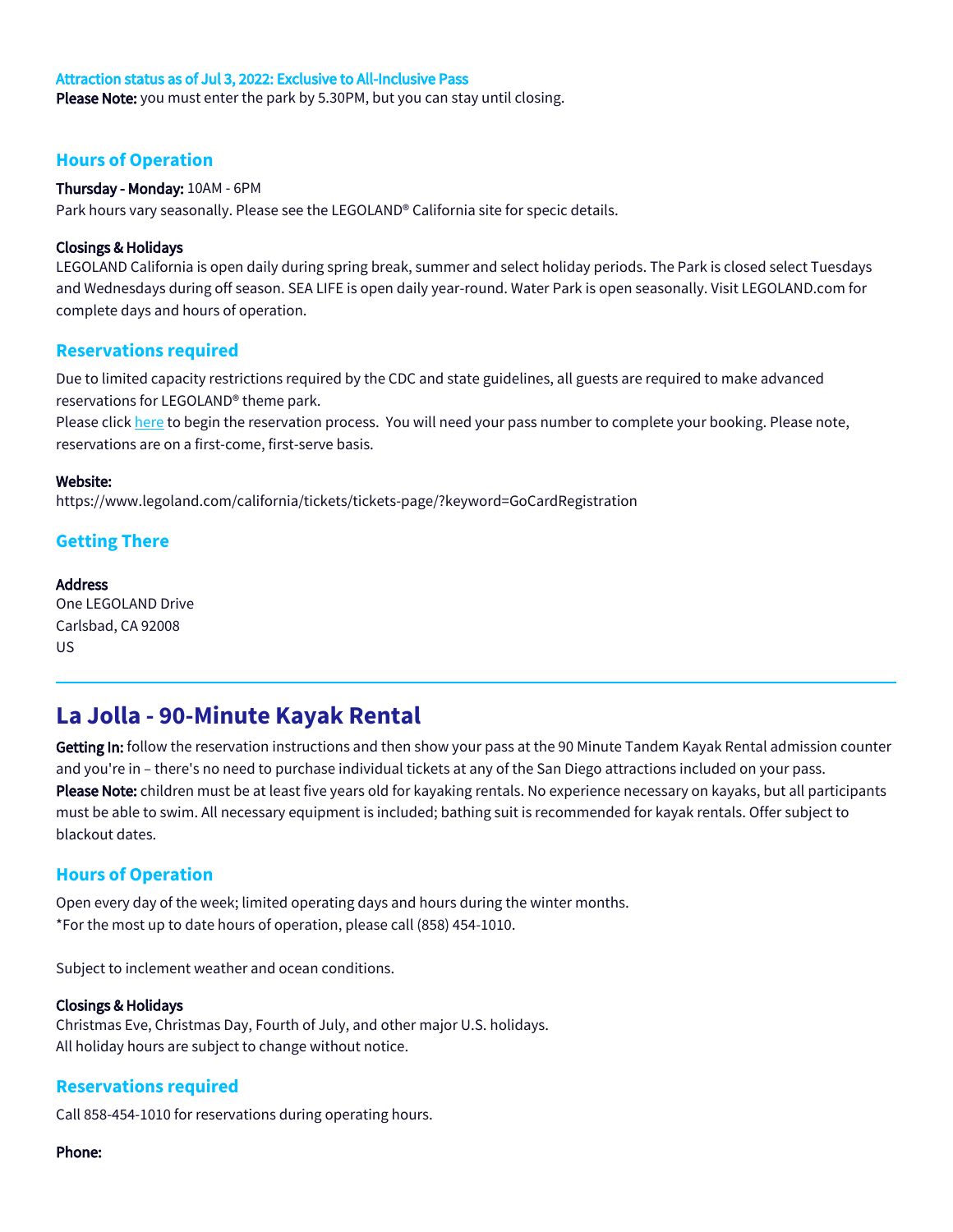## **Getting There**

Address 2158 Avenida De La Playa La Jolla San Deigo, CA 92037 US

# **La Jolla - 90-Minute Stand-Up Paddle Board Rental**

Getting In: present your pass upon arrival. There's no need to purchase individual tickets at any of the San Diego attractions included on your pass.

Please Note: offer subject to blackout dates.

### **Hours of Operation**

For 90-minute SUP rental in La Jolla or Coronado, call 858-454-1010 for reservations during operating hours.

Closings & Holidays May be closed on major U.S. holidays. Holiday closures are subject to change without notice.

#### **Reservations required**

Call 858-454-1010 for reservations during operating hours.

Phone: (858) 454-1010

#### **Getting There**

Address 2158 Avenida De La Playa La Jolla San Deigo, CA 92037 US

# **La Jolla - Full Day Bike Rental**

Rentals are available on a walk-in basis (first come, first serve)!

Getting In: simply present your pass upon arrival at your chosen time and date, and you'll get the rental bike gear. There's no need to purchase individual tickets at any of the San Diego attractions included on your pass.

### **Hours of Operation**

Open every day of the week; limited operating days and hours during the winter months. \*For the most up to date hours of operation, please call (858) 454-1010.

#### Closings & Holidays

Major holidays including but not limited to Fourth of July, Christmas Eve, Christmas Day. Holiday closures subject to change without notice.

### **Getting There**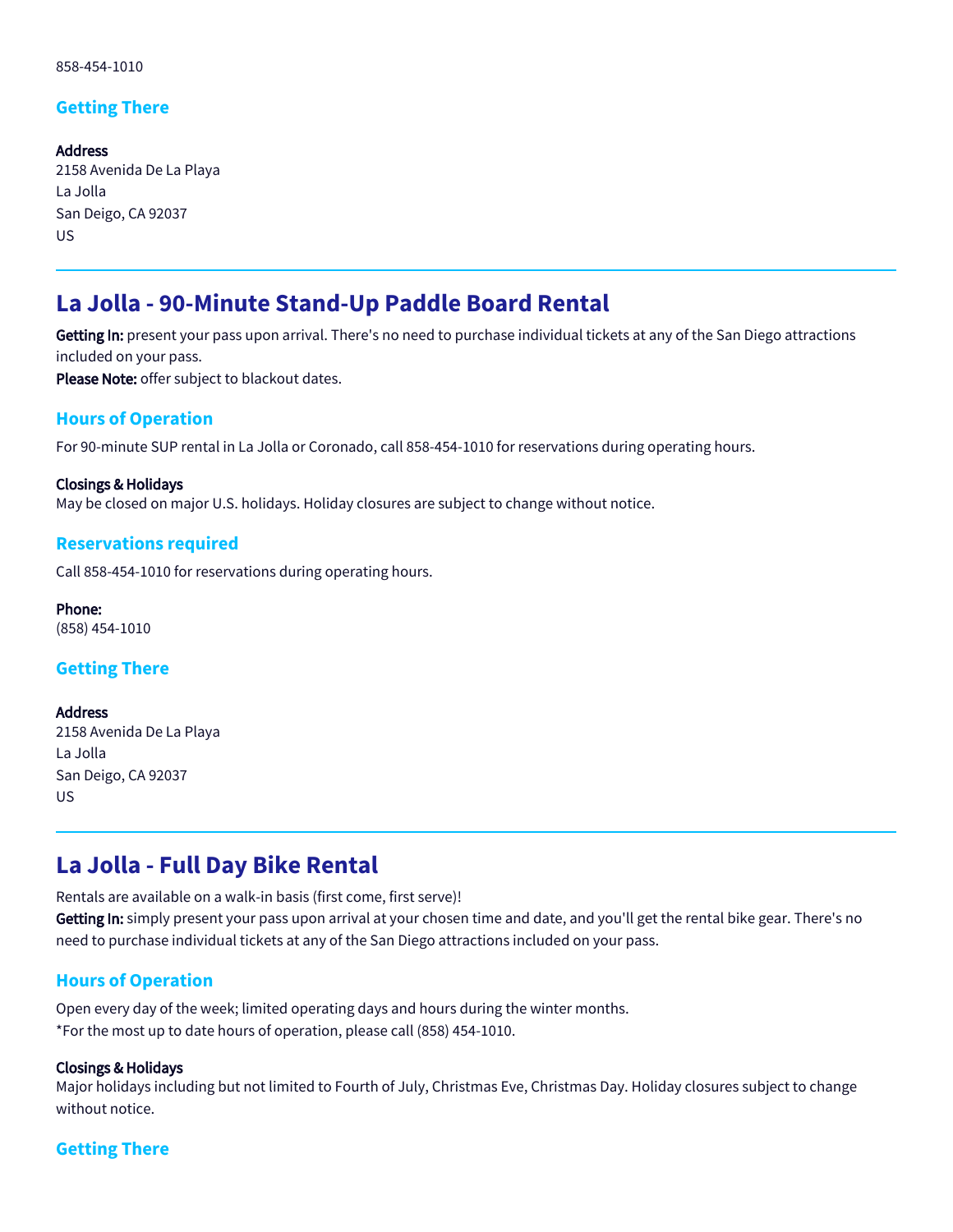### **Address**

2158 Avenida De La Playa La Jolla San Deigo, CA 92037 US

# **La Jolla - Full Day Snorkel Rental**

Rentals are available on a walk-in basis (first come, first serve)! Getting In: present your pass upon arrival on your chosen time and date. Please Note: you must have a valid pass with you to receive your snorkel gear. There's no need to purchase individual tickets at any of the San Diego attractions included on your pass.

## **Hours of Operation**

Open every day of the week; limited operating days and hours during the winter months. \*For the most up to date hours of operation, please call (858) 454-1010. Off-season and winter hours vary. Subject to inclement weather and ocean conditions.

#### Closings & Holidays

Christmas Eve, Christmas Day, Fourth of July, and may include other major holidays. Holiday closures subject to change without notice.

## **Getting There**

Address 2158 Avenida De La Playa La Jolla San Deigo, CA 92037 US

# **La Jolla - Surf Board Rental**

Rentals are available on a walk-in basis (first come, first serve)! Getting In: present your pass upon arrival.

Please Note: children must be at least five years old for rentals. No experience necessary, but all participants must be able to swim. All necessary equipment is included; bathing suit is recommended for rentals. Offer subject to blackout dates.

## **Hours of Operation**

Open every day of the week; limited operating days and hours during the winter months. \*For the most up to date hours of operation, please call (858) 454-1010. Off-season and winter hours vary. Subject to inclement weather and ocean conditions.

#### Closings & Holidays May be closed on major U.S. holidays. Holiday closures subject to change without notice.

## **Getting There**

**Address** 2158 Avenida De La Playa La Jolla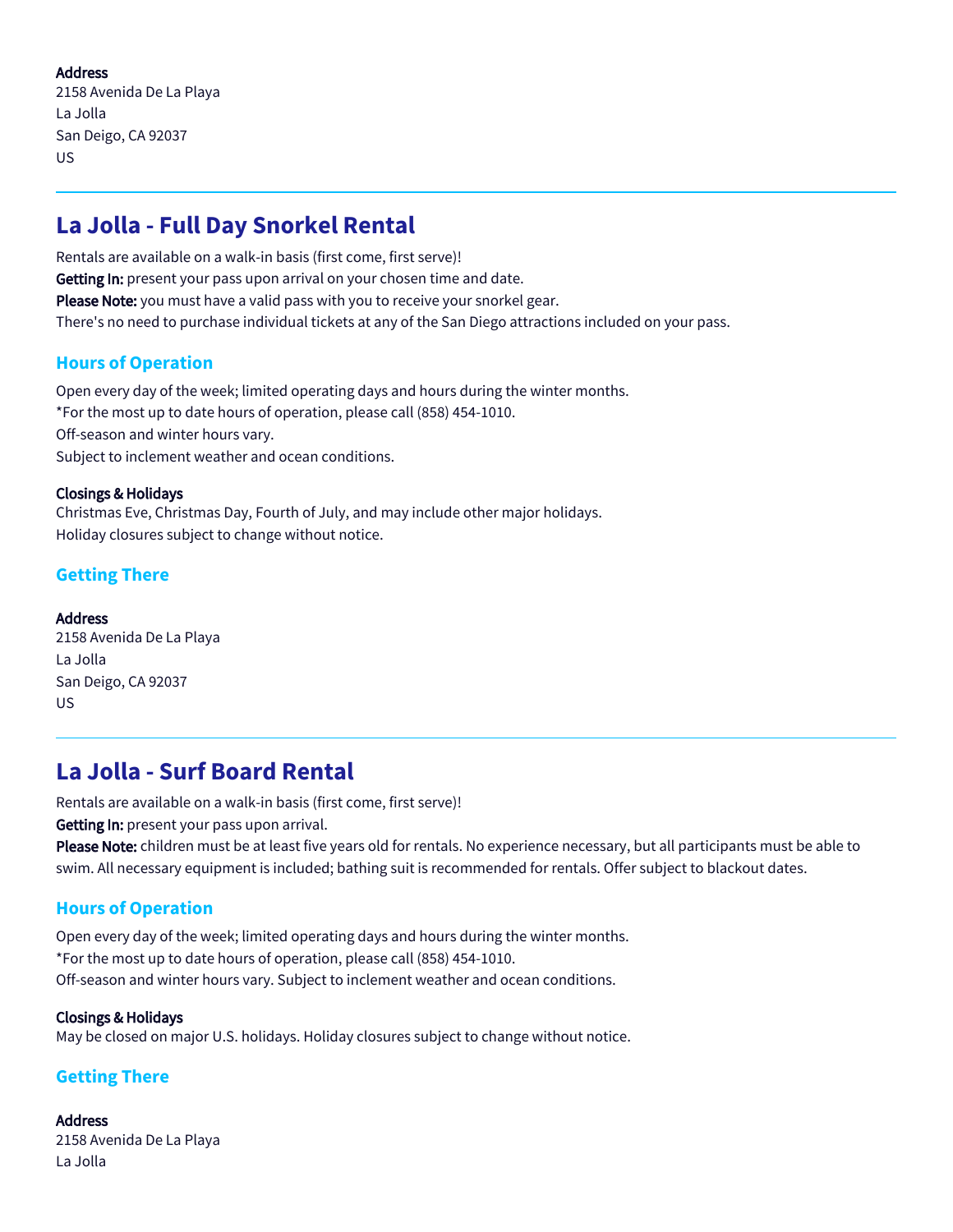# **Living Coast Discovery Center**

Getting In: present your pass at the Living Coast Discovery Center admissions counter.

#### **Hours of Operation**

Saturday and Sunday: 10AM - 5PM

#### Closings & Holidays Thanksgiving Day Christmas Day

#### **Getting There**

#### Address

1000 Gunpowder Point Drive Chula Vista San Diego, CA 91910 US

# **Mingei International Museum**

Getting in: simply present your pass at the admissions counter.

#### **Hours of Operation**

Please see the **attraction** website for opening hours.

#### Closings & Holidays N/A

#### **Getting There**

#### **Address**

Balboa Park, Plaza de Panama, 1439 El Prado, San Diego, CA 92101 US

# **Museum of Contemporary Art (Downtown)**

Getting In: Present your pass at the Museum of Contemporary Art (Downtown) admissions counter.

### **Hours of Operation**

Thursday - Sunday: 10 AM - 4 PM

Every third Thursday of the month: 10 AM - 8 PM (free and open to the public) Open holiday Mondays (closed July 4)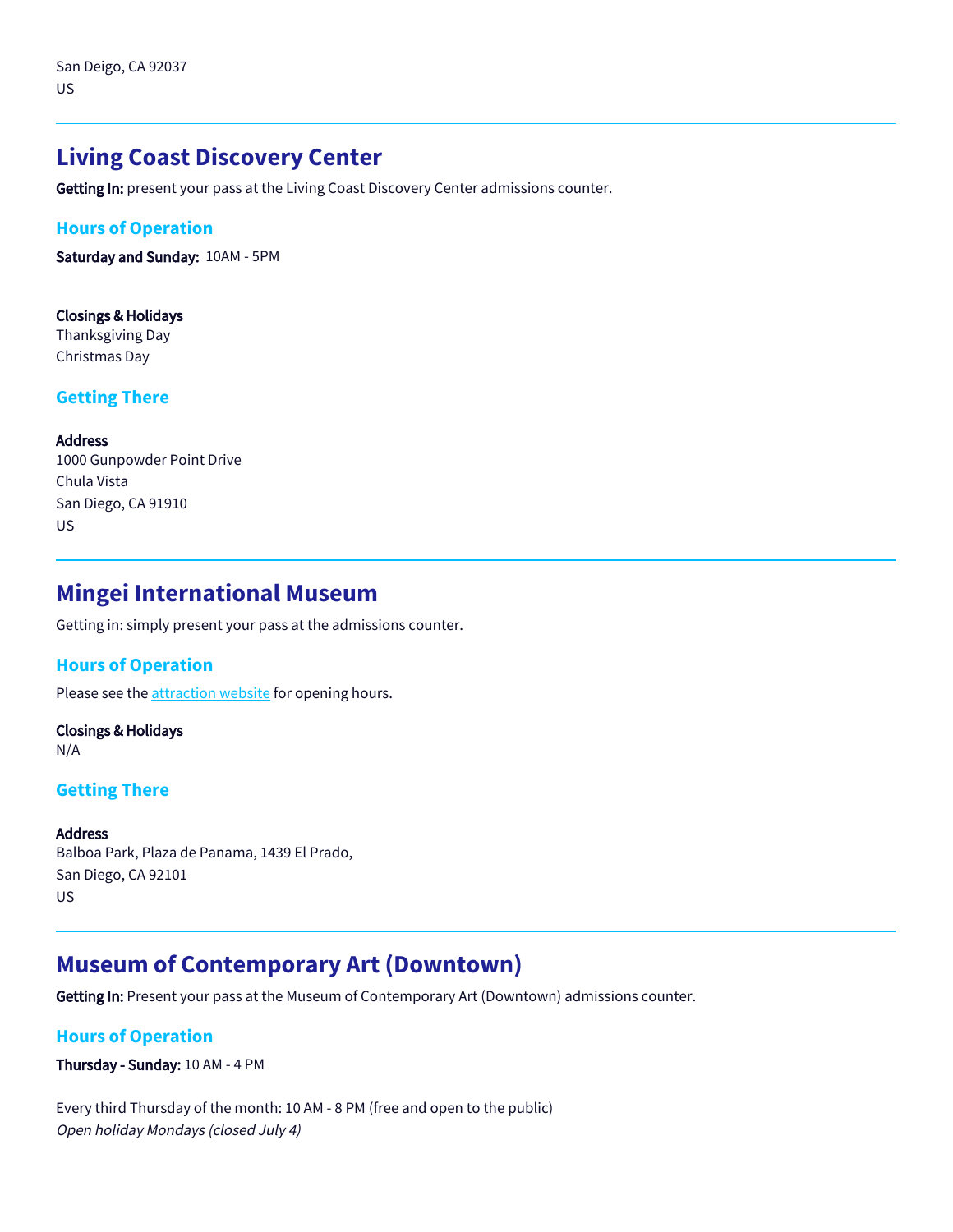#### Closings & Holidays

Closed July 4, Thanksgiving, Christmas Day & New Year's Day.

#### **Reservations required**

Reservations must be made following [this link.](http://mcasd.org/visit)

#### Website:

http://mcasd.org/visit

#### **Getting There**

**Address** 1100 Kettner Ave. San Diego, CA 92101 US

# **Museum of Contemporary Art San Diego - La Jolla**

Getting in: simply present your pass at the entrance.

#### **Hours of Operation**

Please check the [attraction website](https://mcasd.org/visit) for the most up-to-date hours.

Closings & Holidays Closed on Fourth of July, Thanksgiving, Christmas and New Year's Day.

#### **Getting There**

Address 700 Prospect St, La Jolla, CA 92037 US

# **Museum of Making Music**

Getting In: present your pass at the Museum of Making Music admissions counter. Please Note: not valid with other offers. Not applicable to special events.

#### **Hours of Operation**

Tuesday–Sunday: 10AM - 5PM.

Closings & Holidays Mondays. May be closed major U.S. holidays.

#### **Getting There**

Address 5790 Armada Drive Carlsbad San Diego, CA 92008 US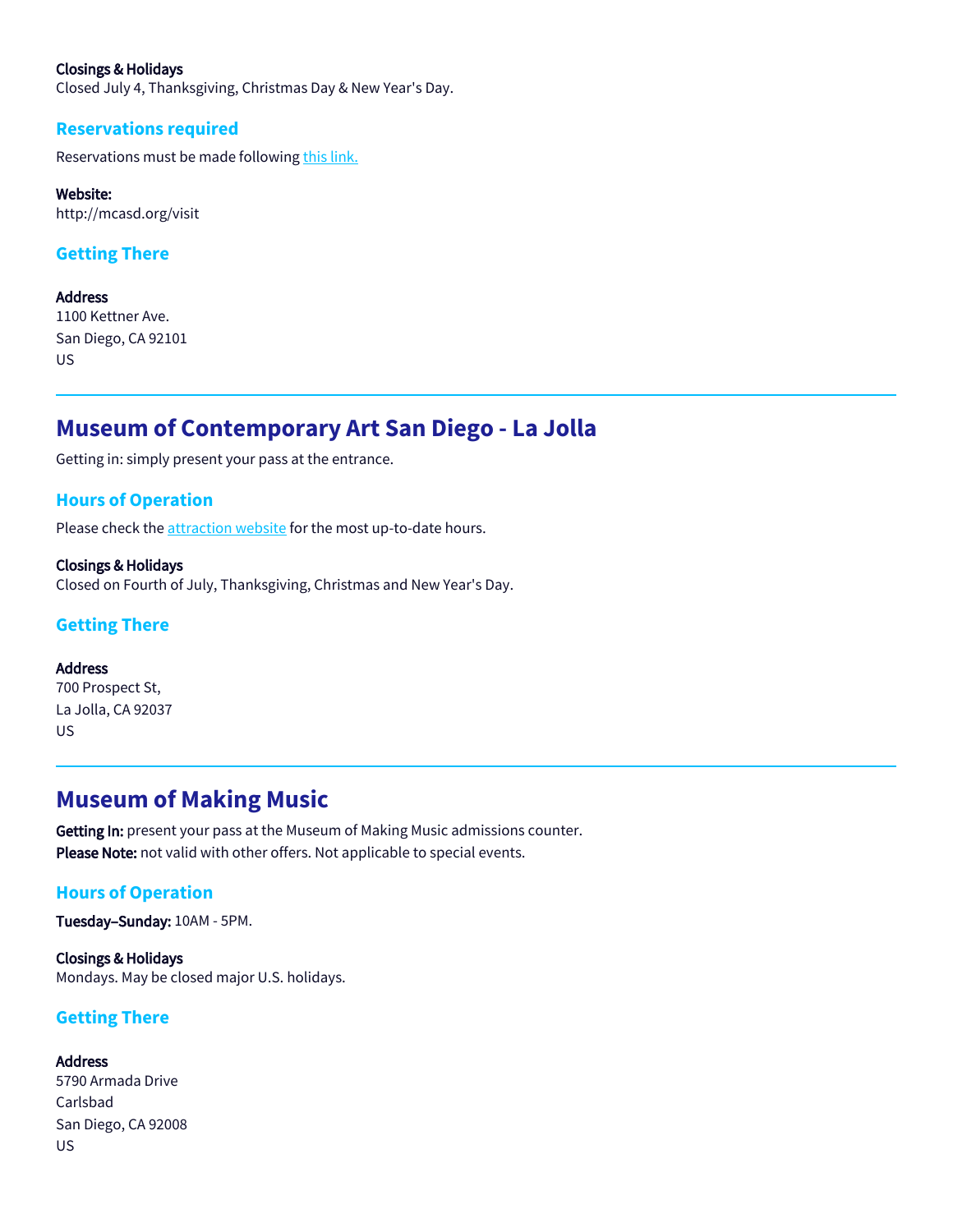# **Museum of Photographic Arts**

Getting In: Present your pass at the Museum of Photographic Arts admissions counter. There's no need for individual Museum of Photographic Arts tickets, admission is included with your Go San Diego pass along with 35+ popular attractions.

### **Hours of Operation**

Friday, Saturday, and Sunday: 11:00AM - 4:00PM Please check the [website](https://mopa.org/visit/) for the most up to date schedule.

#### Closings & Holidays

Monday-Thursday, New Year's Day, Martin Luther King Day, Thanksgiving Day, and Christmas Day. All holiday hours are subject to change without notice.

#### **Getting There**

#### **Address**

1649 El Prado Balboa Park San Diego, CA 92101 US

## **Museum of Us**

Getting In: simply show your pass at the San Diego Museum of Us admission counter and you're in - there's no need to purchase individual tickets at any of the San Diego attractions included on your pass. Please Note: Included admission does not apply to separately-priced exhibitions and events.

### **Hours of Operation**

Daily, 10AM – 5PM

#### Closings & Holidays Thanksgiving Day and Christmas Day. All holiday hours are subject to change without notice.

### **Getting There**

#### Address

1350 El Prado Balboa Park San Diego, CA 92101 US

# **One Hour San Diego Harbor Cruise by Hornblower Cruises**

Please Note: walk-ups are welcome, but based on availability.

### **Hours of Operation**

Schedule varies. Please check [their website](https://www.hornblower.com/san-diego/san-diego-one-hour-harbor-tour/%20) for more information.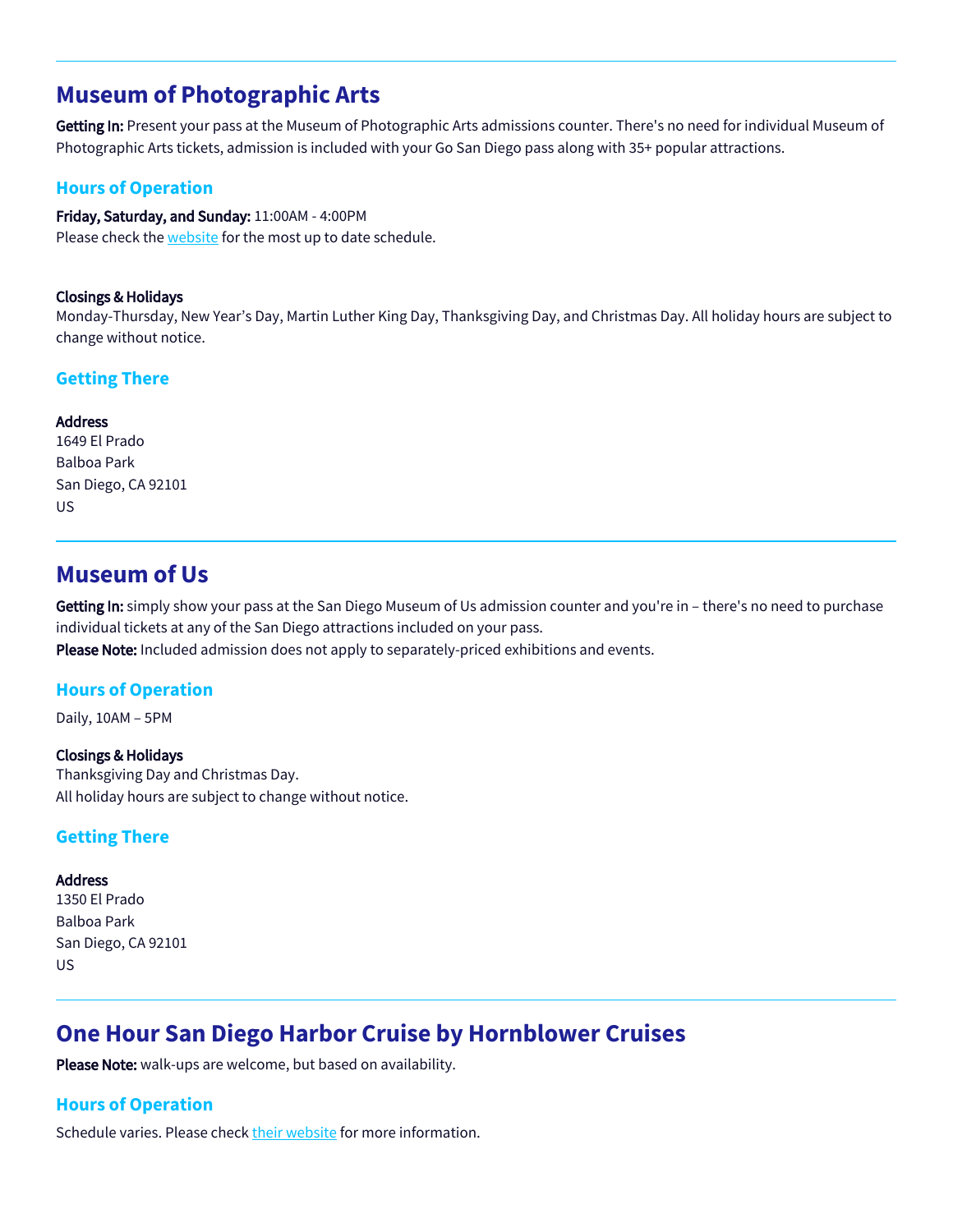#### Closings & Holidays

N/A

#### **Reservations required**

Please call 619-686-8715 to make a reservation. The best times to call are 7AM-4PM Monday to Thursday and 6AM-5PM Friday to Sunday PST.

#### Phone:

619-686-8715

### **Getting There**

#### Address

N Embarcadero 970 N Harbor Dr San Diego, CA 92101 US

# **One Way Coronado Ferry**

Pass is valid for one-way ferry ride. Getting in: please present your pass at the ticket booth prior to boarding.

### **Hours of Operation**

#### Ferry tickets can only be used before 5.30PM

- Ferry Service from San Diego to Coronado begins at 9AM and leaves every hour on the hour
- Ferry Service from Coronado to San Diego starts at 9.30AM and runs every hour leaving on the half hour
- Last Ferry leaves San Diego at 9PM Sunday through Thursday, 10PM Friday and Saturday
- Last Ferry leaves Coronado at 9.30PM Sunday through Thursday, 10.30PM Friday and Saturday
- The Ferry from 5th Ave (San Diego Convention Center) to Coronado runs everyday and leaves every 30 minutes starting at 9.10AM and runs until 9.55PM, Friday and Saturday until 10.55PM

Please check the **ferry schedule** for updated ferry times.

Closings & Holidays N/A

### **Getting There**

### **Address** Broadway Pier, 990 N. Harbor Drive San Diego, CA 92101 US

# **Petco Park Tours - Home of the San Diego Padres**

Getting in: present your pass at the Western Metal Building Ticket Windows on 7th Avenue/Tony Gwynn Drive at K Street. There's no need to purchase individual tickets at any of the San Diego attractions included on your pass. PETCO Park Tours does not take reservations. Tours are first-come, first-served. Simply walk up to the ticket window up to 30 minutes before the tour you are interested in joining and present your pass.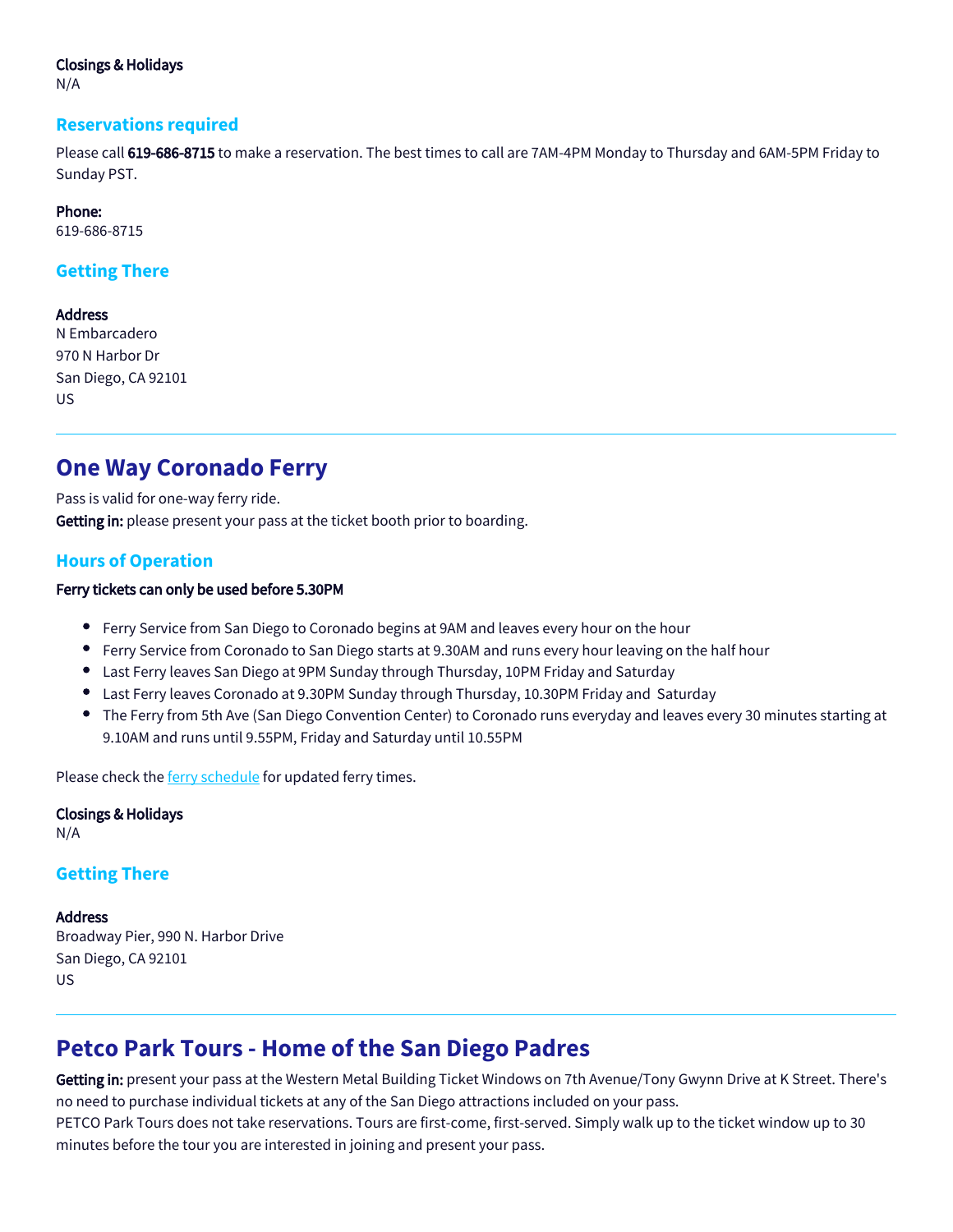Please note: tours are subject to availability; refer to the Petco Park Tours website, [Padres.com/tours](https://www.mlb.com/padres/ballpark/tours) for the most current schedule. Tours depart from the Western Metal Building Ticket Windows on 7th Ave./Tony Gwynn Blvd. at K Street. Tours include climbing stairs and walking ramps. All tours are wheelchair and stroller accessible, however, wheelchairs are not provided. Tours cover approximately 1.5 miles of walking. Tour stops are subject to change depending on area availability. Not valid for pre-game tours.

Duration: takes about 80 minutes.

### **Hours of Operation**

Daily Tours on non-game days take place at 10AM, 12PM and 2PM Tours on game days take place at 10AM and 12PM. Please visit the **Petco Park Tours website** for the most up-to-date availability. Not valid for Pre-Game Tours.

Closings & Holidays

N/A

**Getting There**

Address

215 Tony Gwynn Drive San Diego, CA 92101 US

# **Plunge San Diego**

Getting in: show your pass at the front desk to get all-day access. Please note: guests are required to fill out a waiver prior to swimming.

### **Hours of Operation**

Daily: 7AM - 7PM

The obstacle course operates 10AM-7PM daily.

Closings & Holidays Closed on Thanksgiving, Christmas Eve, and Christmas Day.

### **Getting There**

**Address** 

Ocean Front Walk, San Diego, CA 92109 US

# **Richard Nixon Library**

Getting in: simply present your pass upon entry.

**Hours of Operation**

Daily 10AM – 5PM.

Closings & Holidays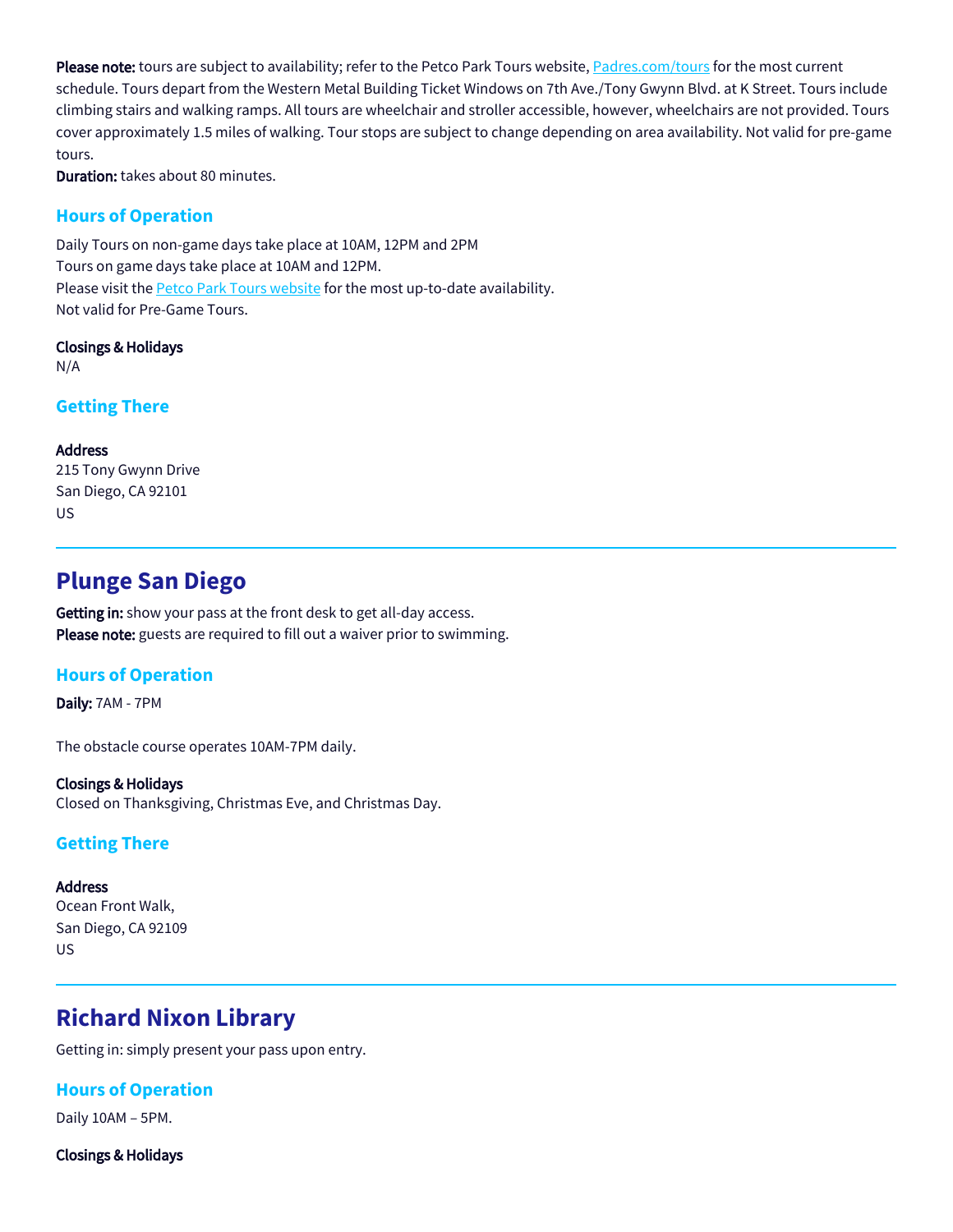Thanksgiving, Christmas Day, New Year's Day.

### **Getting There**

Address 18001 Yorba Linda Blvd, Yorba Linda, CA 92886 US

# **San Diego Automotive Museum**

Getting In: just show your pass at the San Diego Automotive Museum admission counter and you're in - there's no need to purchase individual tickets at any of the San Diego attractions included on your pass.

### **Hours of Operation**

Tuesday - Sunday: 10AM - 5PM (last entry 4:30PM)

Closings & Holidays Closed most Mondays. Thanksgiving Day and Christmas Day. Please check the [San Diego Automotive Museum website](https://www.sdautomuseum.org/hours) for the most up-to-date hours.

### **Getting There**

**Address** 2080 Pan American Plaza San Deigo, CA 92101 US

# **San Diego City Tour**

Getting in: show your pass at the pickup point.

Please note: if Five Star Tours needs to cancel any tour, they will notify you at least 48 hours in advance and your pass will not be scanned for use.

## **Hours of Operation**

Monday, Wednesday, Friday & Sunday: 9:30AM

Closings & Holidays Please check the [San Diego City Tour official website](http://www.citytoursofsandiego.com/san-diego-city-tour.html) for updates to operating hours and closures.

### **Reservations required**

Please email [info@fivestartours.com](mailto:info@fivestartours.com) to reserve your seat.

E-mail: info@fivestartours.com

### **Getting There**

Address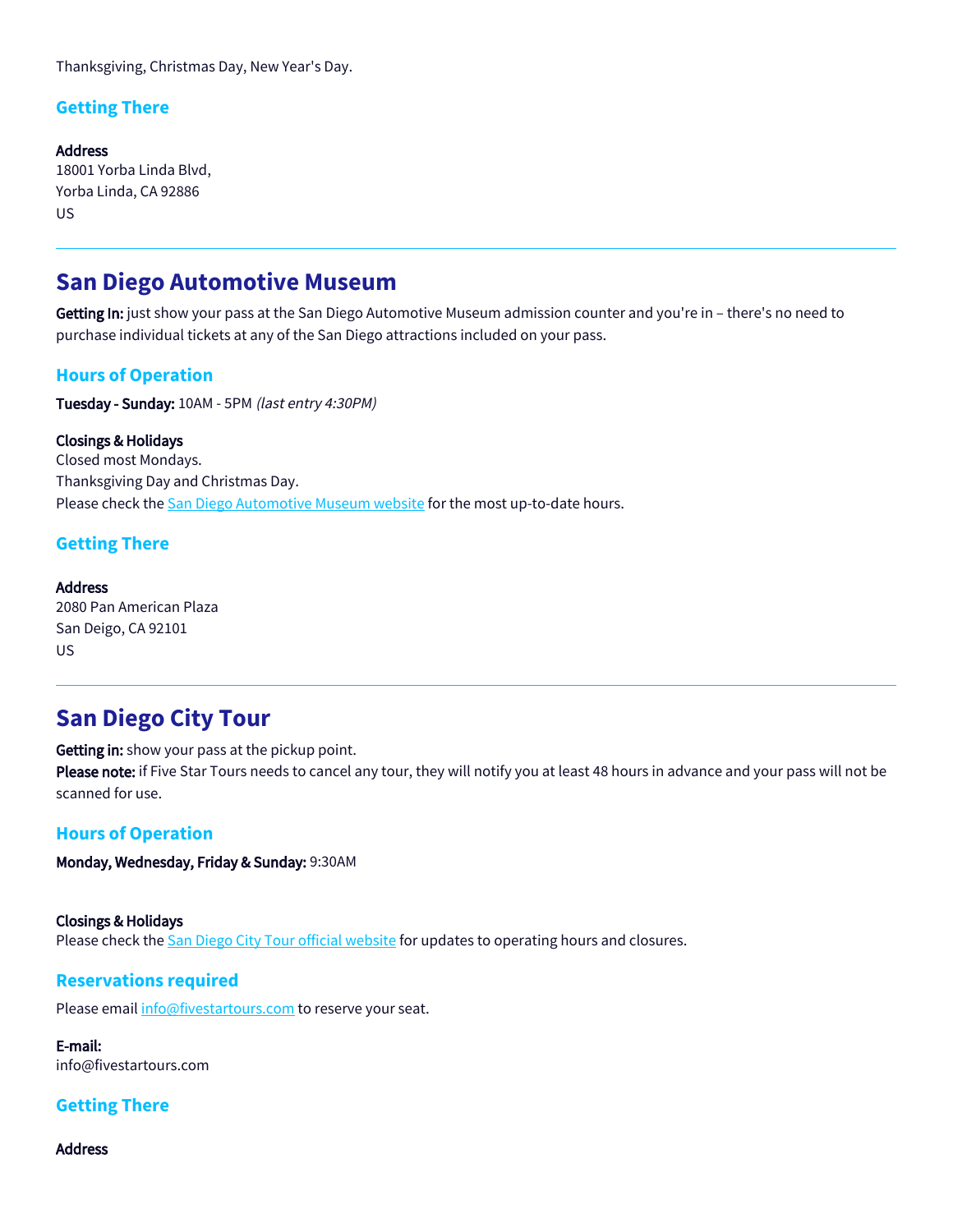# **San Diego Harbor - 2 Hour Kayak Rental**

Reservations: reservations are NOT required. We do advise you call (619) 352-0754 to check availability. Getting In: meet at the fountain or call (619) 352-0754 upon arrival.

## **Hours of Operation**

Winter: 10AM - 5PM Summer: 9AM - 8PM

Closings & Holidays New Year's Day, Thanksgiving Day, and Christmas Day.

## **Getting There**

Address 1450 Harbor Island San Diego, CA 92101 US

# **San Diego Hiking Tour**

Getting in: exact directions and details of your tour are given when you call to confirm your booking the day before. You will then receive the phone number of your guide if necessary.

Please note: this attraction has a strict 24-hour cancellation or reschedule policy. At least 2 people are required to book a reservation. If only 1 person wants to book, you can be added to another tour.

## **Hours of Operation**

Tours run daily starting as early as 8AM and as late as 2PM. Hours of operation are subject to change.

Closings & Holidays

N/A

### **Reservations required**

You may book directly through the SoCal Eco Tours [website](https://www.socalecotours.com) or call 774-482-0254 to book and inquire about tours. You must provide your pass number for each individual person. Your pass will then be checked before your tour departure.

Phone: 774-482-0254

Website: https://www.socalecotours.com

## **Getting There**

Address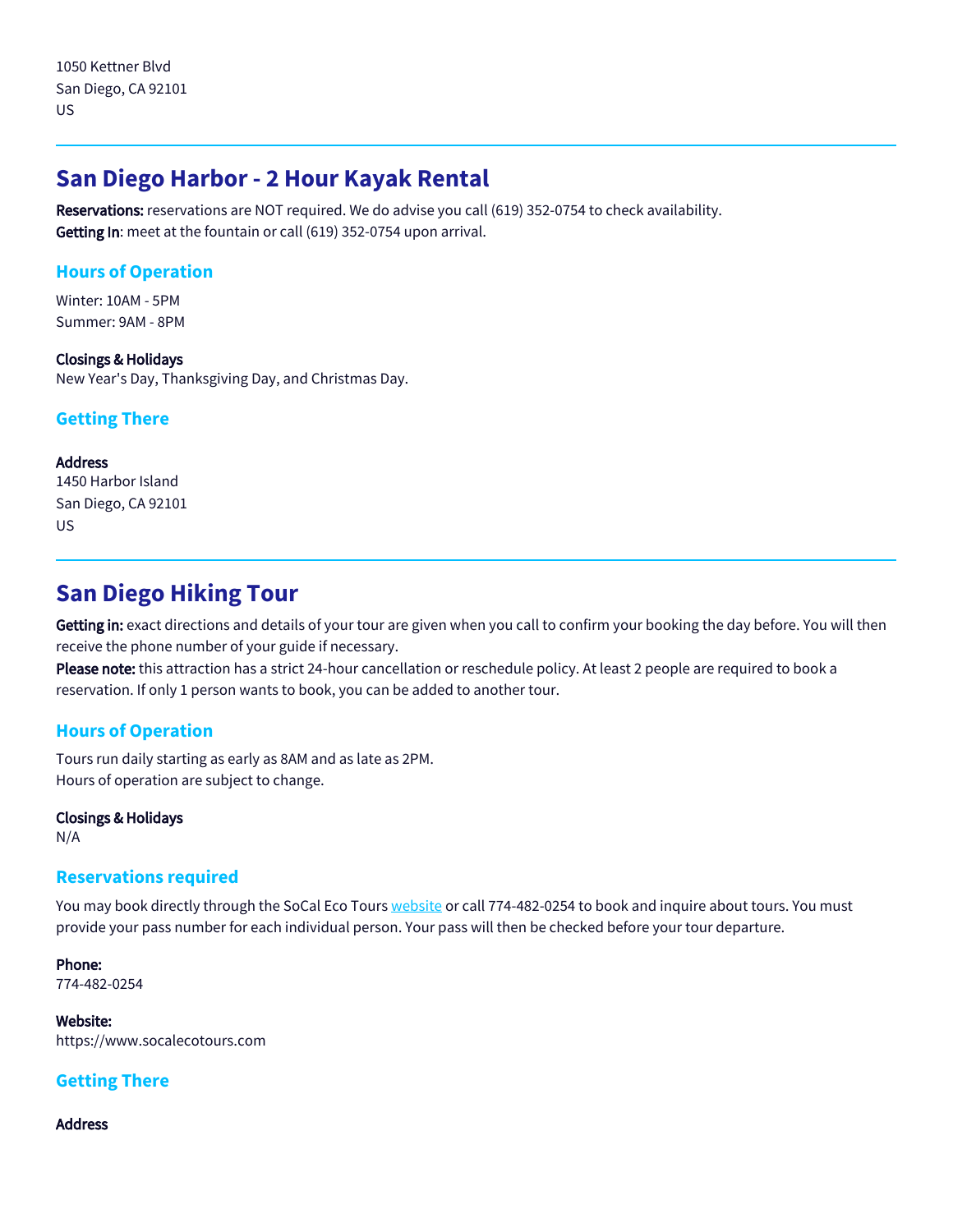Corte Playa Catalina Entrance - Mission Trails Park 5198-5190, Corte Playa Catalina, San Diego, CA 92124 US

## **San Diego Model Railroad Museum**

Getting In: Present your Go San Diego pass at the San Diego Model Railroad Museum admissions counter.

#### **Hours of Operation**

Tuesday – Friday: 10AM – 4PM Saturday – Sunday: 11AM – 5PM For official opening times and closures, please check the [Model Railroad Museum website](https://www.sdmrm.org/visit-sdmrm).

#### Closings & Holidays

N/A

#### **Getting There**

#### Address

1649 El Prado Balboa Park San Diego, CA 92101 US

# **San Diego Museum of Art**

Getting In: Just show your Go San Diego pass at the San Diego Museum of Art admission counter and you're in – there's no need to purchase individual tickets at any of the San Diego attractions included on your pass. Please note: On Fridays, you must enter the museum by 5:30PM, but you can stay until closing.

### **Hours of Operation**

Monday, Tuesday, Thursday, Friday and Saturday: 10:00AM – 5:00PM Sunday: 12:00PM – 5:00PM

Closings & Holidays Closed every Wednesday.

### **Getting There**

#### Address

1450 El Prado Balboa Park San Diego, CA 92101 US

# **San Diego Natural History Museum**

Getting in: head to either of the San Diego Natural History Museum entrances and simply present your pass at the ticketing counter to gain admission.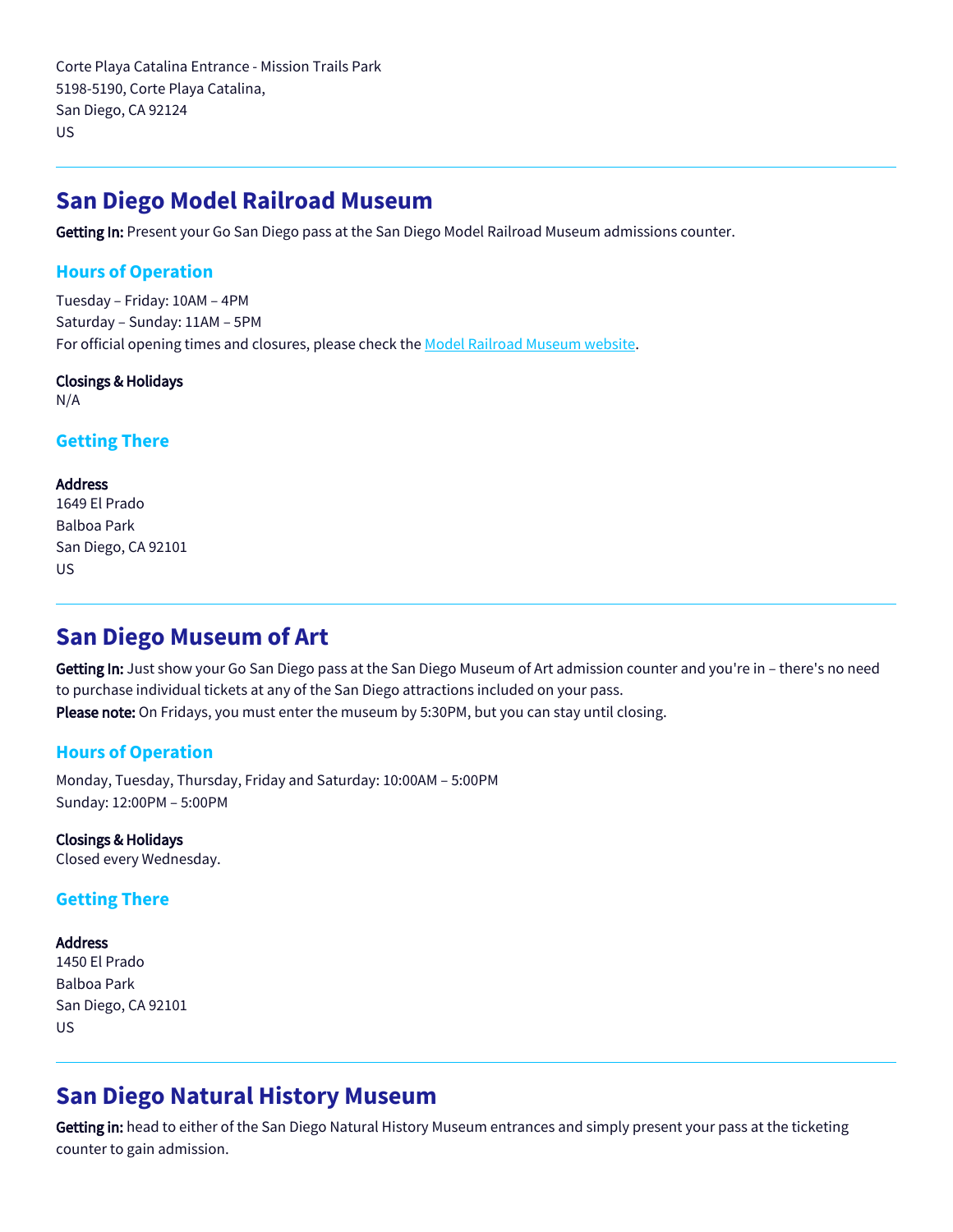#### Please note:

- Your pass includes admission to feature films on the Giant-Screen Theater but does not include separately priced exhibitions and events
- In accordance with state guidelines, masks (or facial coverings) will not be required for fully vaccinated guests, unvaccinated guests are required to wear facial coverings.

#### **Hours of Operation**

Until September 5 Daily: 10AM - 5PM From September 5 Monday, Tuesday, Thursday - Sunday: 10AM - 5PM

Closings & Holidays Thanksgiving Day and Christmas Day All holiday hours are subject to change without notice

### **Getting There**

#### **Address**

1788 El Prado San Diego, CA 92101 US

# **San Diego Pier Fishing**

Getting in: San Diego Pier Fishing will provide exact directions and details of your tour when you call to confirm your booking the day before. That way they'll know you're coming and can give the phone number of the guide you'll call when you arrive at the location.

Please note: San Diego Pier Fishing has a strict 24-hour cancellation or reschedule policy. You'll also need at least two people to book a reservation. If one person wants to book, they can be added to another tour.

### **Hours of Operation**

Tours run daily starting at 8AM and finishing at 4PM. Please check the [official website](https://www.socalecotours.com/) for operating times. Hours of operation are subject to change without notice.

#### Closings & Holidays

N/A

#### **Reservations required**

Visit the San Diego Pier Fishing [website](https://www.socalecotours.com) or call 774-482-0254 to book/enquire about tours. Pick your tour and time and provide your Go City pass number for each person.

Phone: 774-482-0254

Website: https://socalecotours.com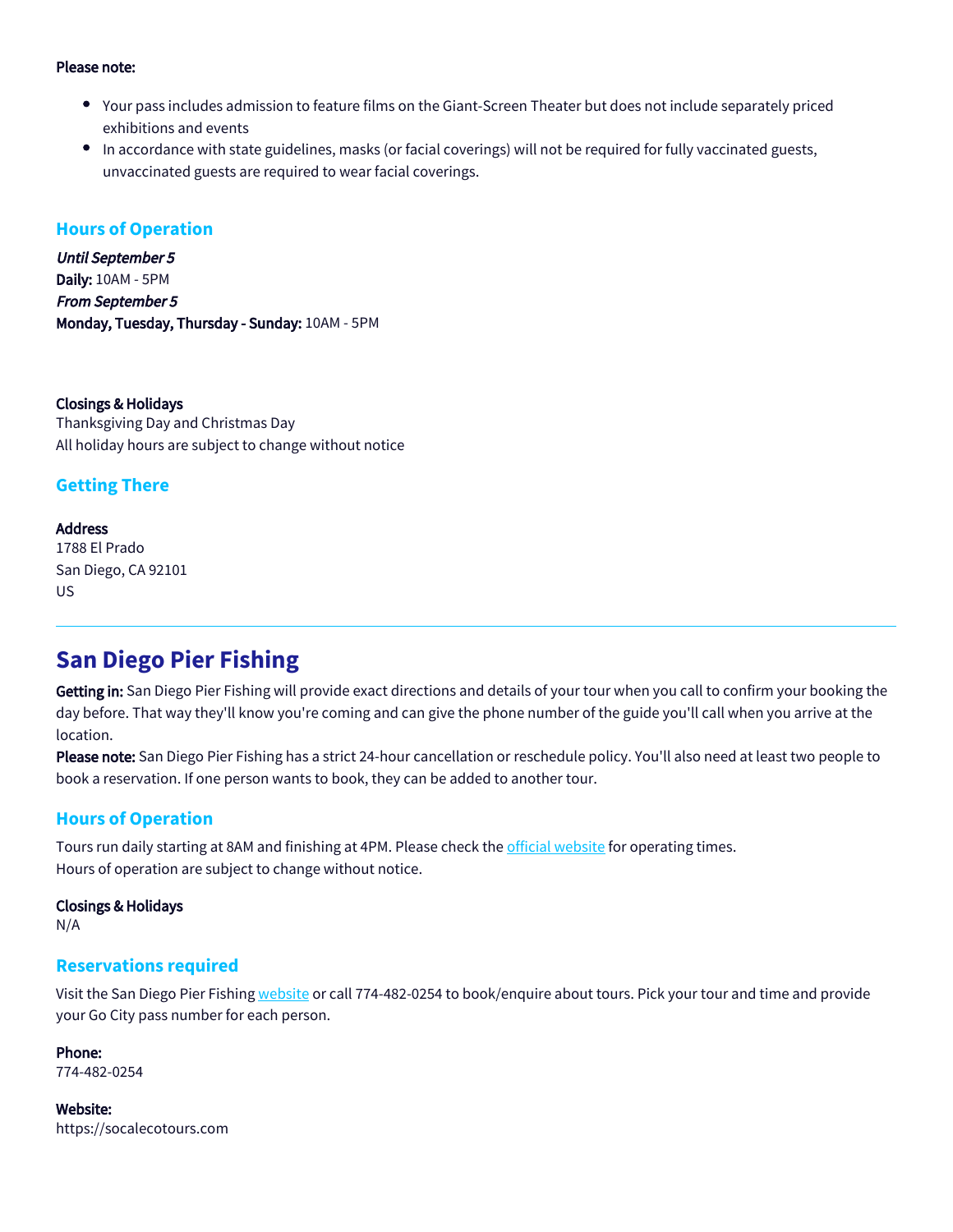## **Getting There**

#### Address

Shelter Island Pier 1776 Shelter Island Dr San Diego, CA 92106 US

# **San Diego Speed Boat Adventures**

Getting In: please arrive 20 minutes prior to your scheduled departure.

Please Note: must be 18 years old to drive and 5 years old to be a passenger. Two visitors with passes are required per boat. Single passengers can pay \$59.90 to ride alone. Port Fees and Fuel Surcharge are included. Storage compartments are available onboard but items stowed in them do get wet from time-to-time.

## **Hours of Operation**

Daily: 9AM and 11AM [Follow this link](https://fareharbor.com/embeds/book/sandiegospeedboatadventures/items/152348/calendar/2020/03/?flow=no&full-items=yes) for the most up to date schedule. Please call to book within 24 hours. Please arrive 20 min before your scheduled departure time.

Closings & Holidays Thanksgiving Day & Christmas Day

### **Reservations required**

[Book online at Fare Harbor](https://fareharbor.com/embeds/book/sandiegospeedboatadventures/items/152348/calendar/2020/03/?flow=no&full-items=yes) at least 24 hours in advance to make a reservation. A credit card will be required to hold your reservation, but you will only be charged the \$50 cancellation fee if you are a no-show. Last-minute reservations are based on availability.

#### E-mail:

info@speedboatadventures.com

#### Phone:

619-294-5852

#### Website:

https://fareharbor.com/embeds/book/sandiegospeedboatadventures/items/152348/calendar/2020/10/?flow=no&full-items=yes

### **Getting There**

#### Address

Cabrillo Isle Marina 1450 Harbor Island Drive San Deigo, CA 92101 US

# **San Diego Zoo**

Getting in: proceed directly to the turnstile for San Diego Zoo entry. An ID will be required when using a pass at San Diego Zoo. The last name of the purchaser must match the name on ID. You must enter the park by 5.30PM, but you can stay until closing.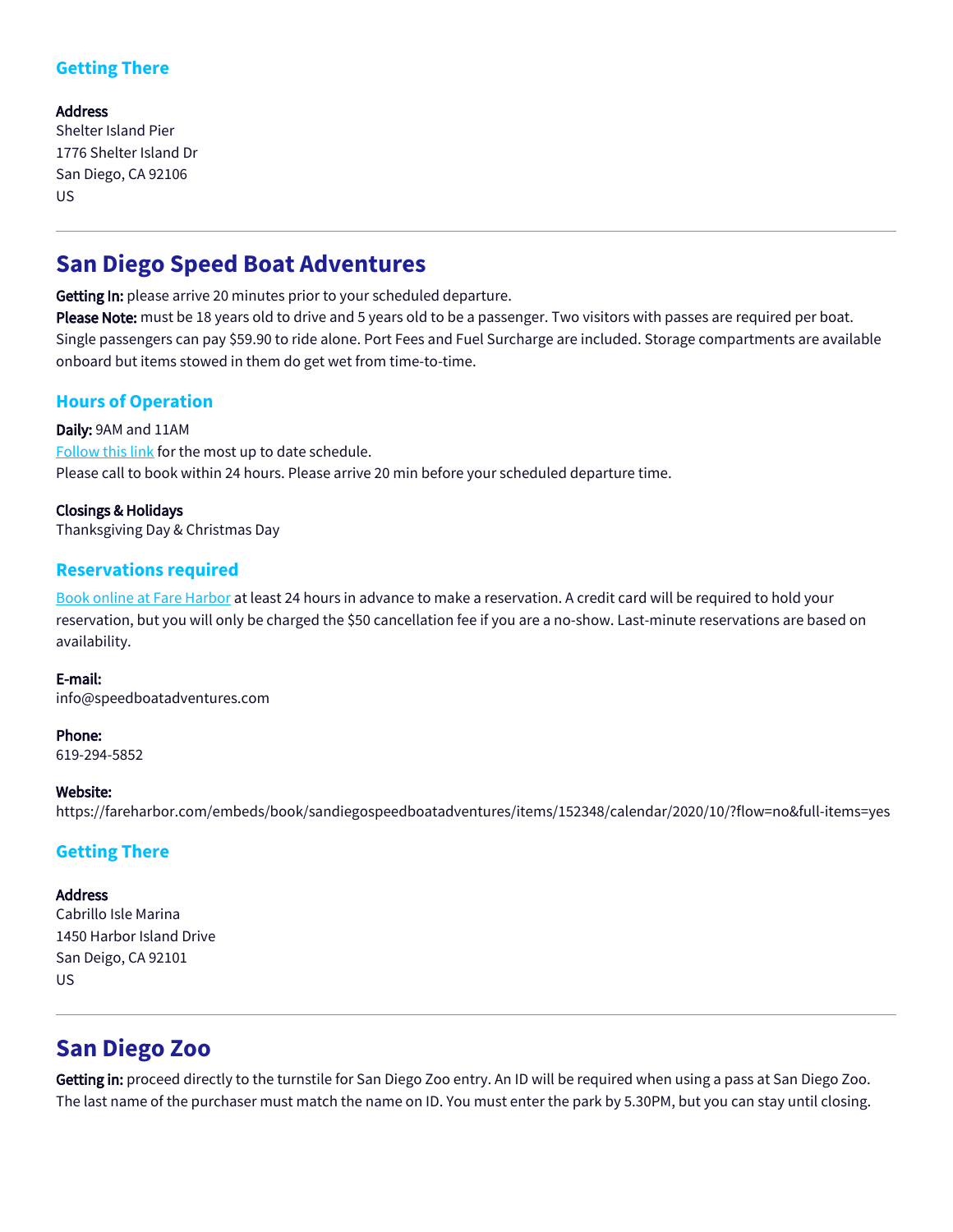Please note: hand stamp and ticket required for re-entry. No refunds or exchanges. Excludes special ticketed events & attractions. Parking is free. Includes unlimited use of Guided Bus Tour, Kangaroo Express Bus, and Skyfari Aerial Tram, as well as all regularly scheduled shows. Reservations are not required with a pass.

### **Hours of Operation**

Daily: 9AM.

#### Closings & Holidays

Closing times may vary. Check the San Diego Zoo website for hours of operation. Your pass is accepted for admission until 5: 30PM (may vary by season). Once inside the zoo, all guests are welcome to stay until closing.

### **Getting There**

Address 2920 Zoo Drive San Diego, CA 92101 US

# **San Diego Zoo Safari Park**

Getting In: proceed directly to the turnstile for San Diego Zoo Safari Park entry and present your pass for admission. An ID will be required when using your pass at the San Diego Zoo Safari Park. The last name of purchaser must match the name on ID. You must enter the park by 5.30PM, but you can stay until closing. Please note: Reservations are not required with our pass.

### **Hours of Operation**

Daily: 9AM. Closing times may vary. Check the San Diego Zoo Safari Park [website](https://www.sdzsafaripark.org/) for hours of operation.

Closings & Holidays N/A

### **Getting There**

**Address** 15500 San Pasqual Valley Road Escondido, CA 92027 US

# **SeaWorld® San Diego**

#### Attraction status as of Jul 3, 2022: Exclusive to All-Inclusive Pass

Getting In: you may experience a wait at the turnstiles. Photo ID is required at the time of redemption, and it must match your pass. Admission may be refused if photo ID does not match the name on the pass.

### **Hours of Operation**

Hours are subject to change, please visit [SeaWorld San Diego Park Hours & Schedule](https://seaworld.com/san-diego/park-info/theme-park-hours/) for the most up-to-date information.

#### Closings & Holidays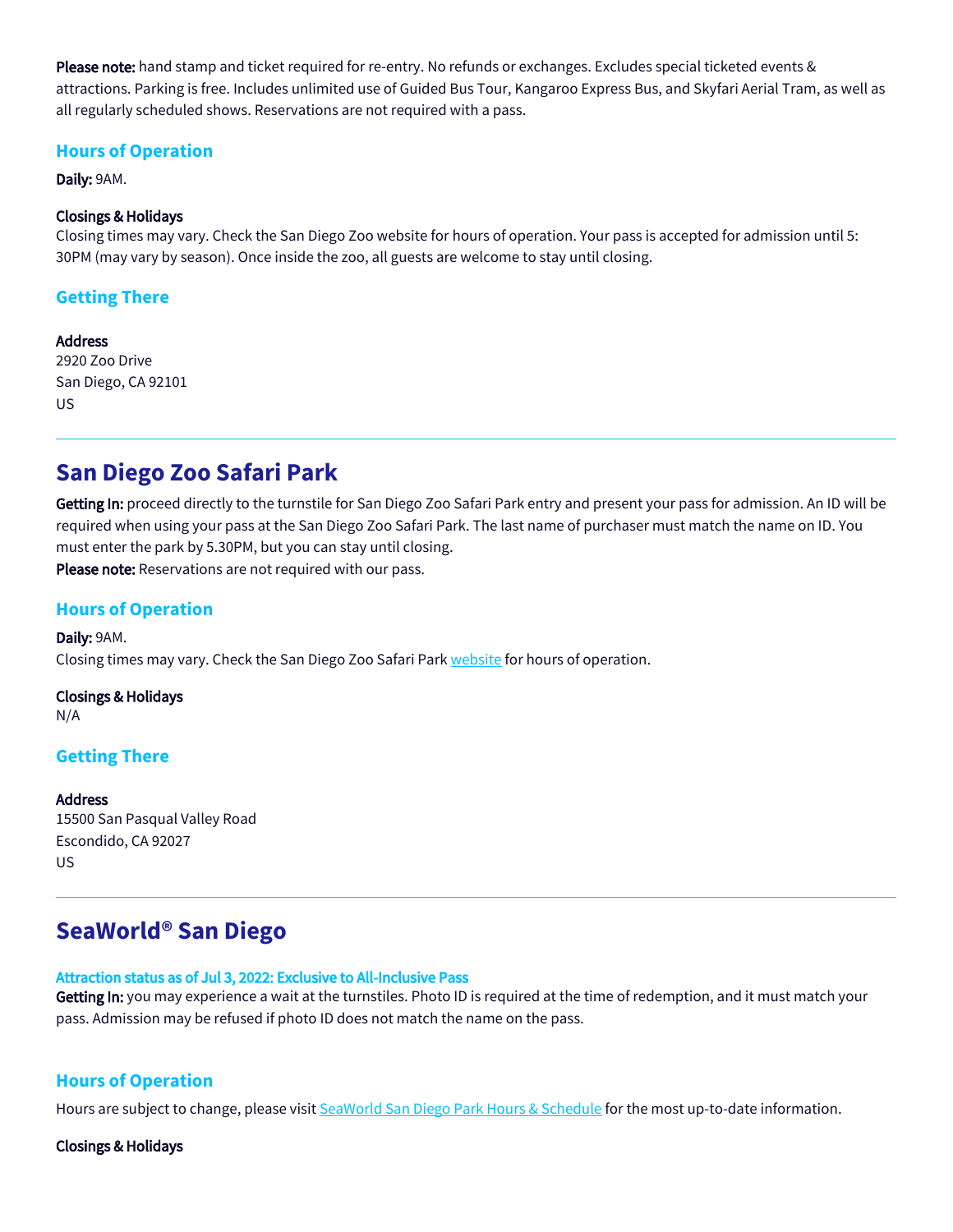## **Getting There**

Address 500 SeaWorld Drive San Deigo, CA 92109 US

# **Sesame Place San Diego**

Getting in: simply show your pass at the turnstile to enter the park. Please note: height restrictions apply on some of the park's rides.

### **Hours of Operation**

Please visit the **[Sesame Place websitef](https://sesameplace.com/san-diego/park-info/park-hours/)or up-to-date opening times.** 

Closings & Holidays N/A

**Getting There**

#### **Address** 2052 Entertainment Circle, Chula Vista, CA 91911 US

# **South Coast Plaza Shop & Dine Package**

Getting In: Visit any South Coast Plaza Concierge location to redeem this offer and receive your Shop & Dine package materials. There's no need to purchase individual tickets at any of the San Diego attractions included on your pass. Please Note: The South Coast Plaza Shop & Dine Package includes complimentary valet parking, VIP Passport with exclusive offers and a free selection of any appetizer valued up to \$20 at Quattro Caffé or Antonello's Ristorante.

## **Hours of Operation**

Monday – Saturday: 11AM – 7PM Sunday: 12PM – 7PM For the latest information, please call (800) 782-8888.

Closings & Holidays N/A

### **Getting There**

Address 3333 Bristol St. Costa Mesa, CA 92626 US

# **Speed Circuit: All Access**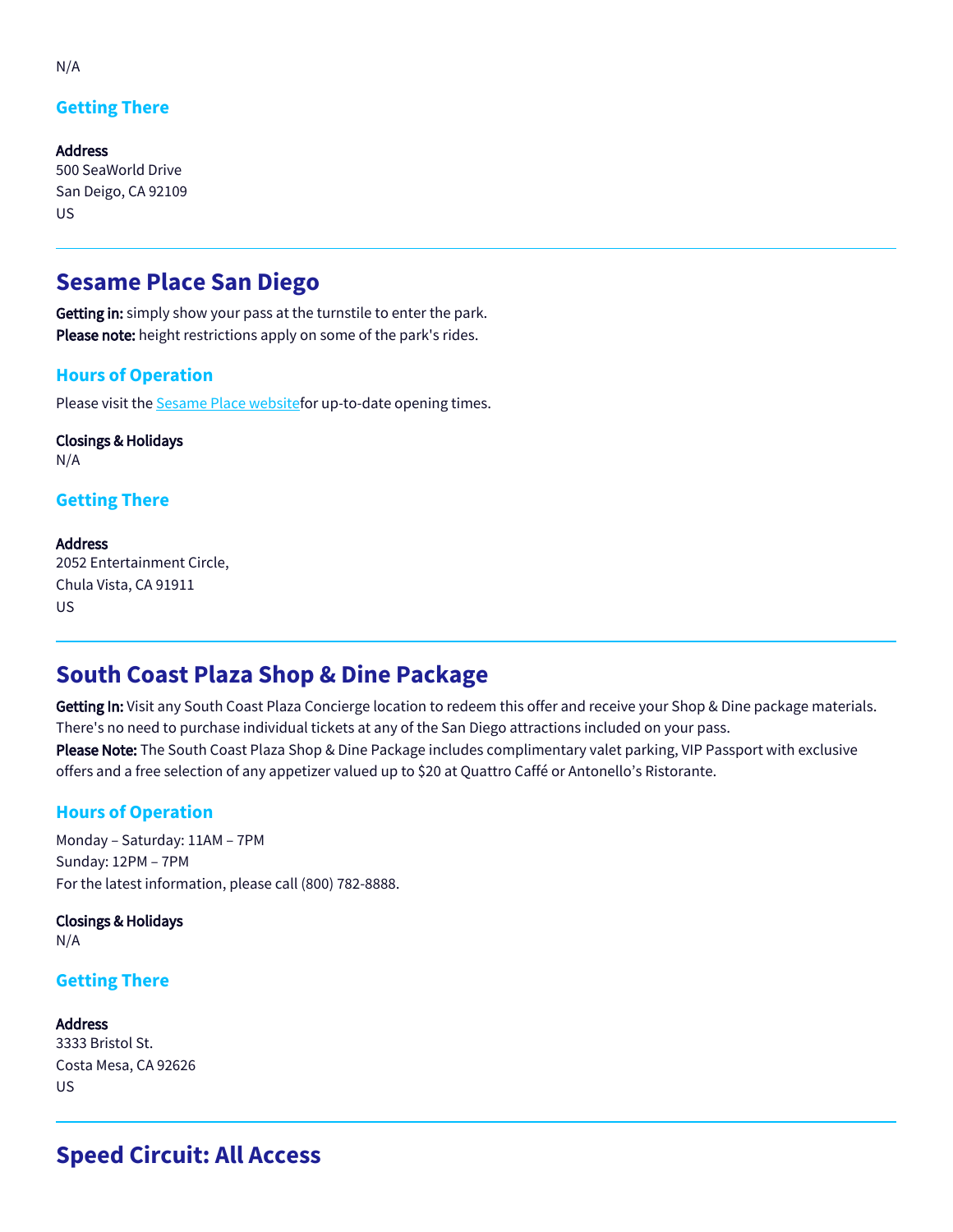Getting in: just show your pass at the Speed Circuit: All-Access admission counter and you're in.

Please note: before visiting, please complete this online waiver to save time for your visit: Speed Circuit - Waivers

For any additional questions, please email [info@speedcircuit.fun](mailto:info@speedcircuit.fun) or call 619-600-3200. Be sure to have your pass numbers on hand.

For All-Inclusive pass holders - show up to redeem your pass before 5.30PM. If you arrive after 5.30 PM, you will not be able to use your pass.

### **Hours of Operation**

Hours vary depending on holidays and school vacations. Check [website](https://speedcircuit.fun/) prior to your visit.

Monday - Thursday: 1PM - 10PM Friday: 12PM - 11PM Saturday: 10AM - 11PM Sunday: 10AM - 10PM All-Inclusive pass holders must redeem passes before 5.30PM

Closings & Holidays Thanksgiving Day and Christmas Day.

## **Getting There**

**Address** 881 Showroom Pl. Chula Vist, CA 91914 US

# **The Fleet Science Center with IMAX**

Getting In: present your pass for The Fleet Science Center general admission plus one daytime IMAX film (subject to availability). Please Note: film tickets are subject to availability; some shows sell out in advance. There is no late seating for any lm or planetarium show. Passes are not valid for special engagements or events. Tickets are valid for same-day service only. Your pass is accepted for admission until 5PM. Once inside, all guests are welcome to stay until closing.

## **Hours of Operation**

Friday through Monday: 10AM - 5PM

Closings & Holidays Thursdays

### **Getting There**

#### Address

1875 El Prado Balboa Park San Diego, CA 92101 US

# **The Gaslamp Museum at the Davis-Horton House**

Getting In: just show your pass at the Gaslamp Museum at the Davis-Horton House admission counter and you're in – there's no need to purchase individual tickets at any of the San Diego attractions included on your pass. Please Note: due to the house's size constraints there may be a wait to enter and entry cannot be guaranteed.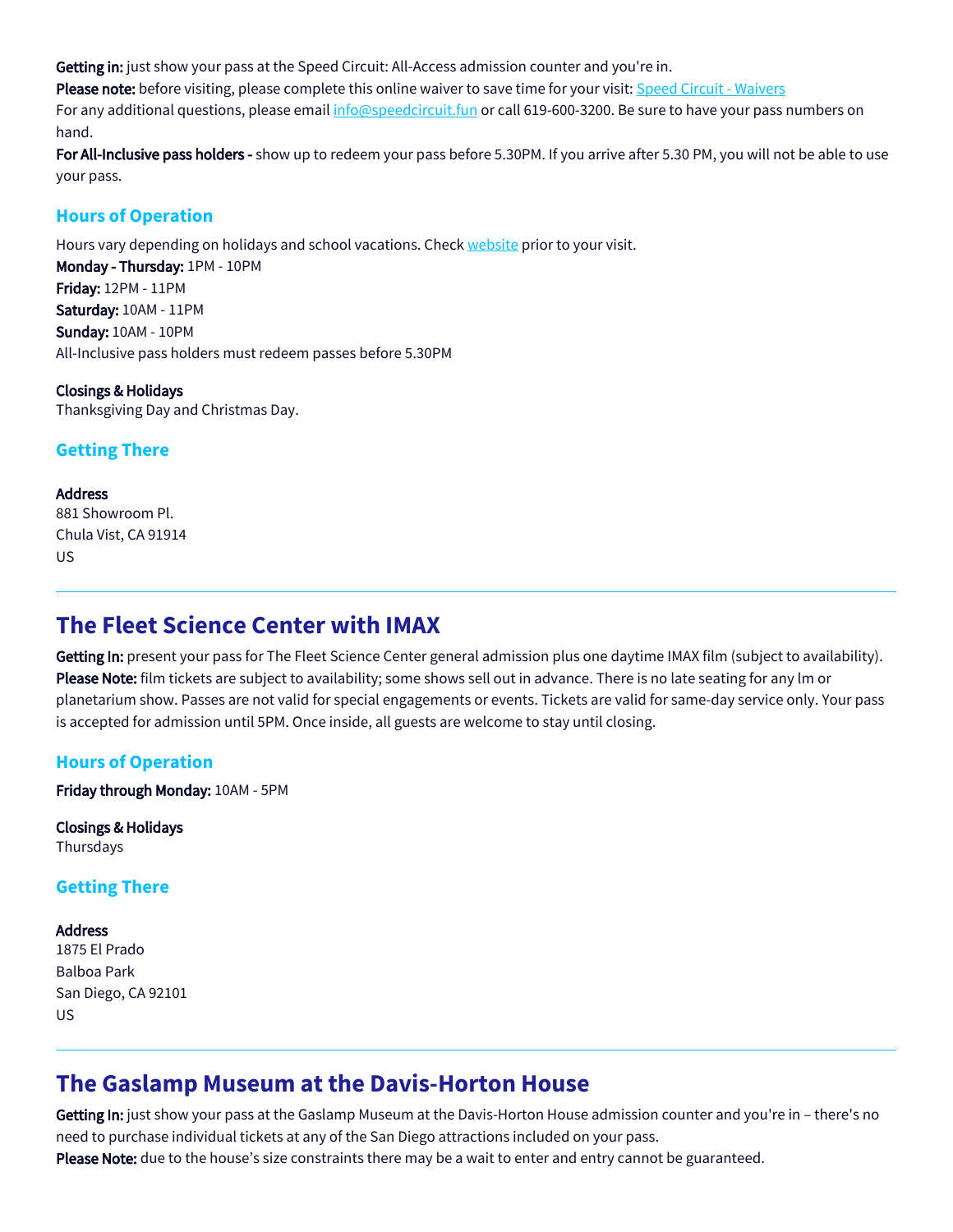### **Hours of Operation**

Wednesday - Saturday: 10AM - 5PM The last tour departs 30 minutes before close. Visit [The Gaslamp Museum's website](https://gaslampfoundation.org/visit-the-gaslamp-museum-at-the-davis-horton-house/) for the latest opening hours.

#### Closings & Holidays N/A

#### **Getting There**

**Address** 410 Island Avenue San Diego, CA 92101 US

# **The New Children's Museum**

Getting In: present your pass at the admissions counter. There's no need to purchase individual tickets at any of the San Diego attractions included on your pass.

Please Note: the New Children's Museum offers limited garage parking, which can be accessed from Union Street. Metered parking is available throughout the surrounding neighborhood.

### **Hours of Operation**

Thursday - Monday: 9AM - 12PM & 1PM- 4PM Tuesday & Wednesday: Closed

Closings & Holidays Please check the [Museum's website](https://thinkplaycreate.org/visit/) for early or full-day closures before visiting.

## **Getting There**

**Address** 200 West Island Avenue San Diego, CA 92101 US

# **USS Midway Aircraft Carrier Museum**

Getting In: for entrance into the USS Midway Aircraft Carrier Museum, simply proceed to the entrance with your pass. Please Note: does not include special rides such as the flight simulator. Reservations are not required with Go City.

### **Hours of Operation**

Daily: 10AM - 5PM. Last entry at 4PM

Closings & Holidays Thanksgiving Day and Christmas Day. All holiday hours are subject to change without notice.

## **Getting There**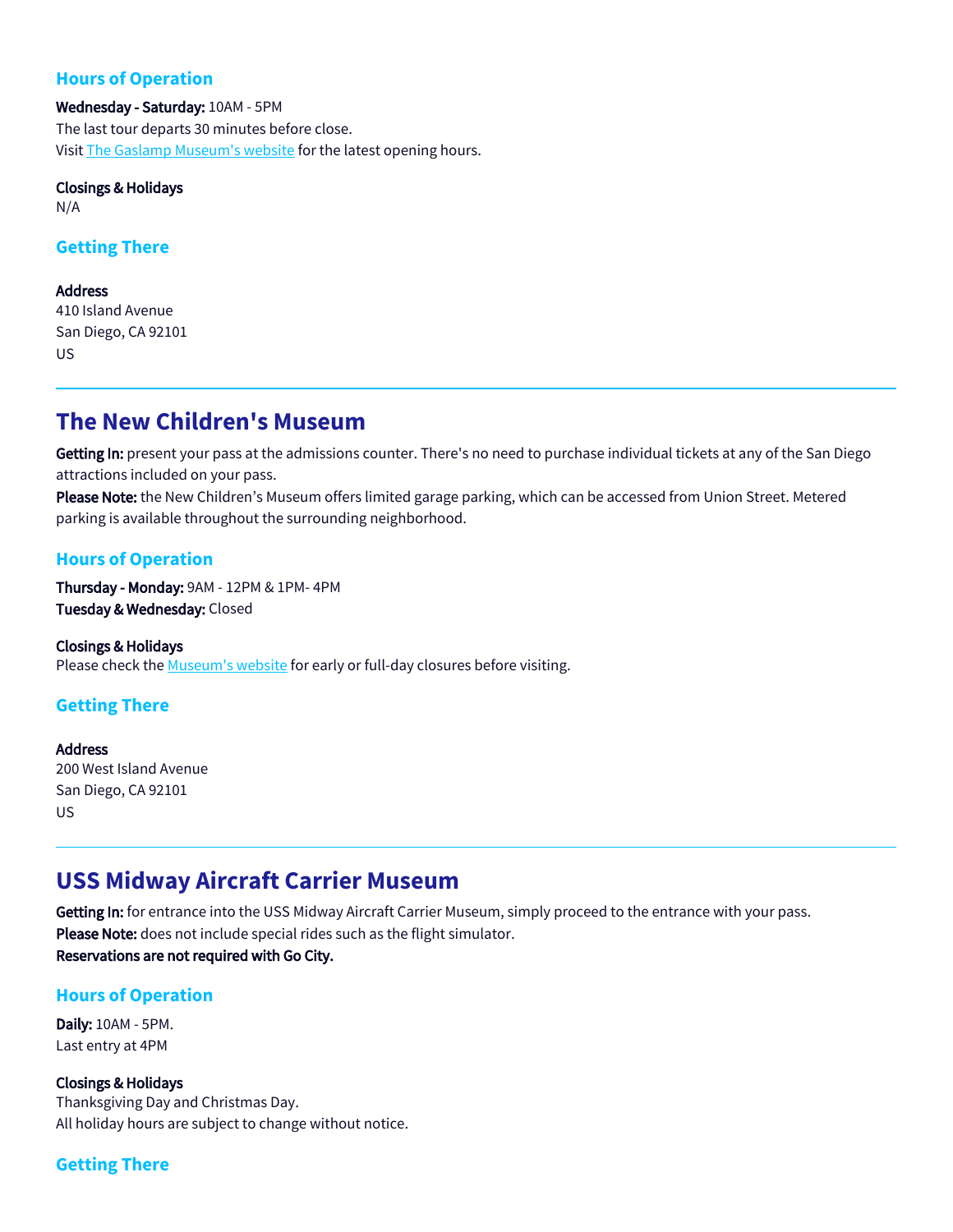Address 910 N. Harbor Drive San Diego, CA 92101 US

# **UTC Ice Sports Center**

Getting In: present your pass at the UTC Ice Sports Centeradmissions counter. Go San Diego pass is valid for admission until 5. 30pm daily. Once inside the center, all guests are welcome to stay until closing.

## **Hours of Operation**

Open daily; please call for schedule.

Closings & Holidays N/A

## **Getting There**

Address 4545 La Jolla Village Drive La Jolla San Diego, CA 92122 US

# **Whale Watch & Dolphin Tour - Beautiful Newport Beach**

Getting in: present your Go San Diego pass at the Whale Watch & Dolphin Tour - Beautiful Newport Beach ticket counter.

## **Hours of Operation**

Daily: 8:00AM - 7:00PM. For the most up to date information and tour times, please visit their [website](https://newportwhales.com/). Please note: There is an \$8.50 supplemental charge for cruises between 10:00AM - 5:00PM.

# Closings & Holidays

N/A

### **Reservations required**

Reservations can be made [online.](http://www.newportwhales.com) The availability schedule will pop up. Choose the number of passengers that will need reservations, along with the desired date. In the box that requests a Voucher code - enter your pass code: GoCardSD.

Website: http://www.newportwhales.com

## **Getting There**

Address 309 Palm Street Suite A Newport Beach, CA 92661 US